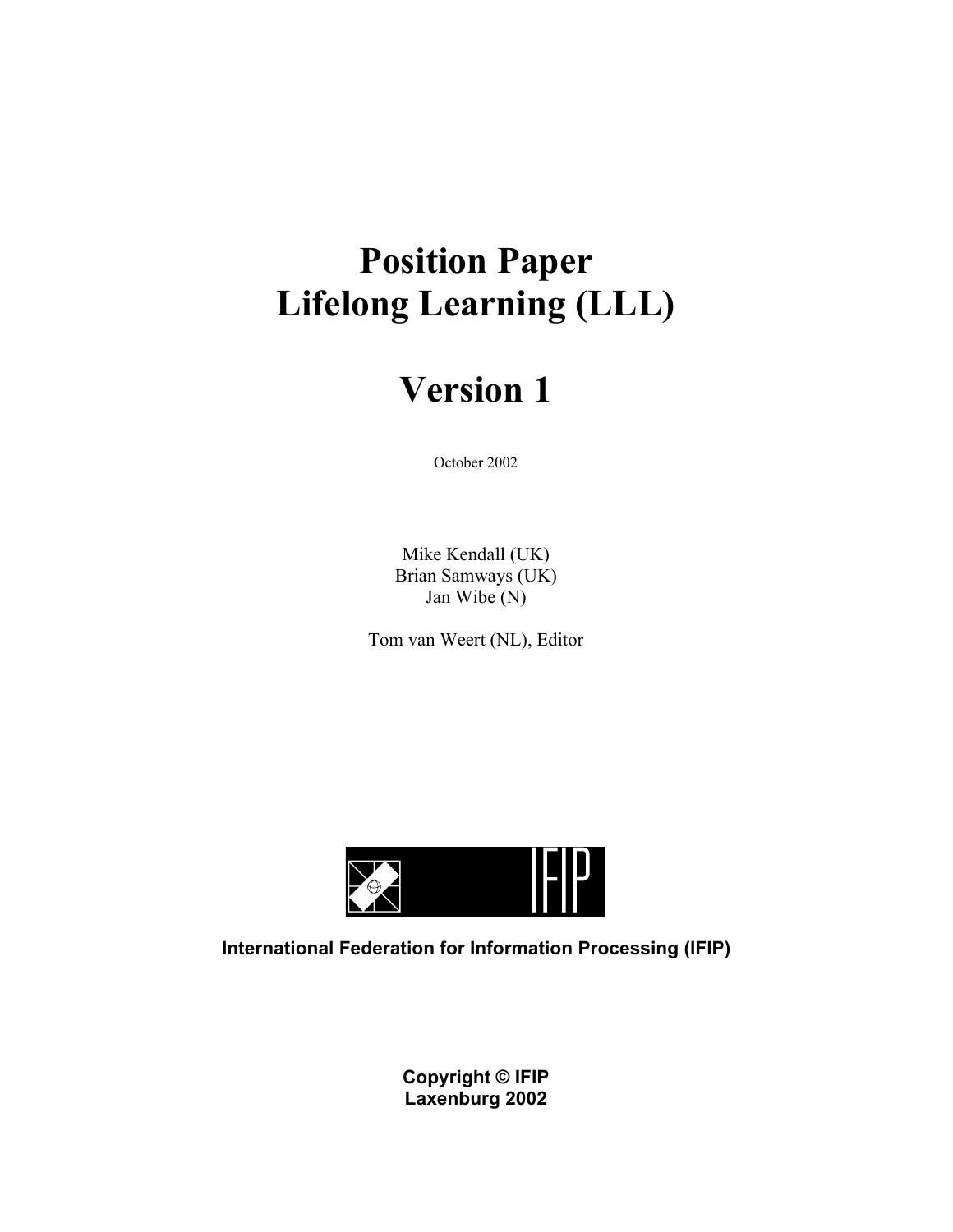This position document has been prepared on behalf of the International Federation for Information Processing (IFIP), Technical Committee 3 (TC3). The document reflects the personal opinions of the authors and does not have a status as IFIP TC3 policy document.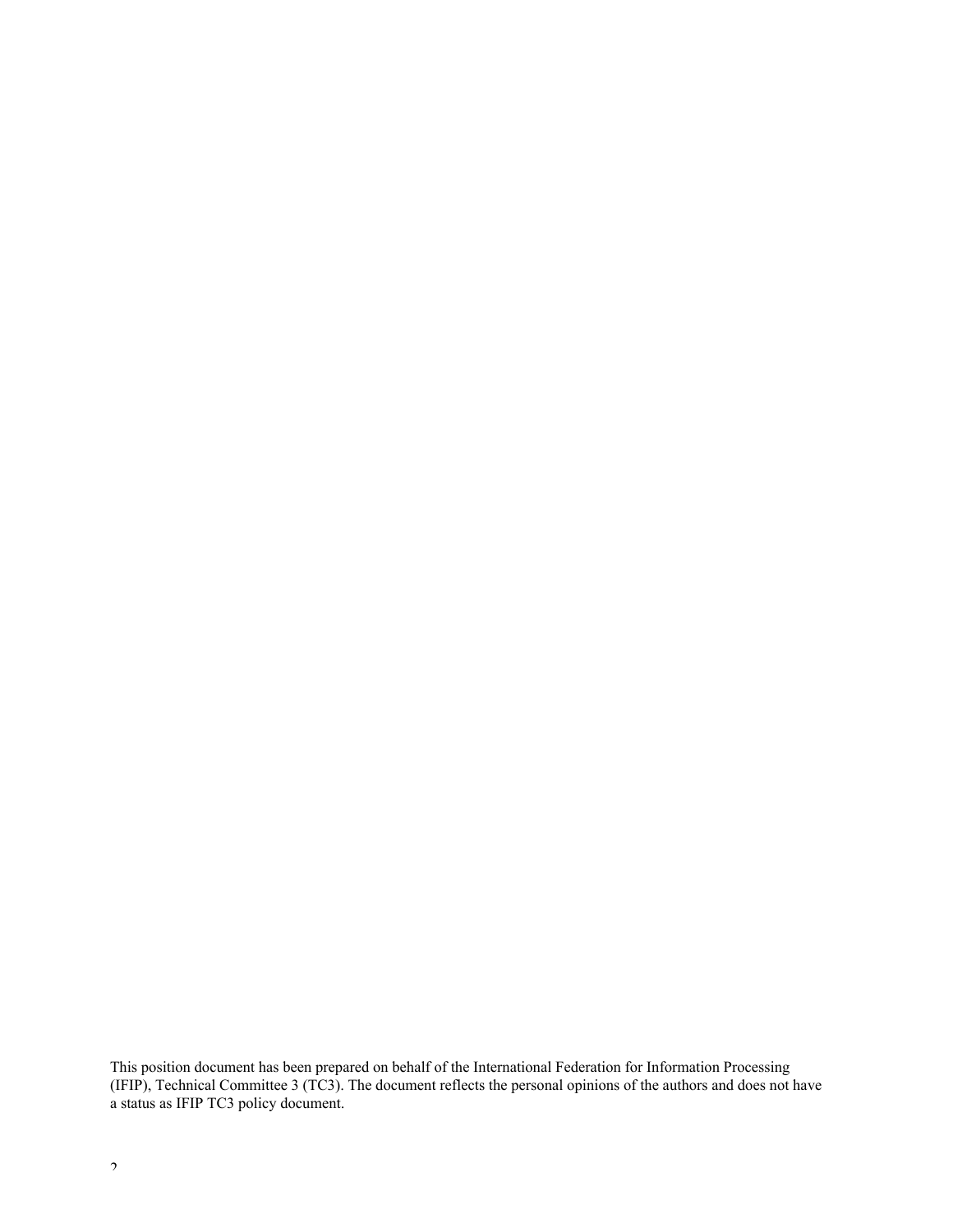# Content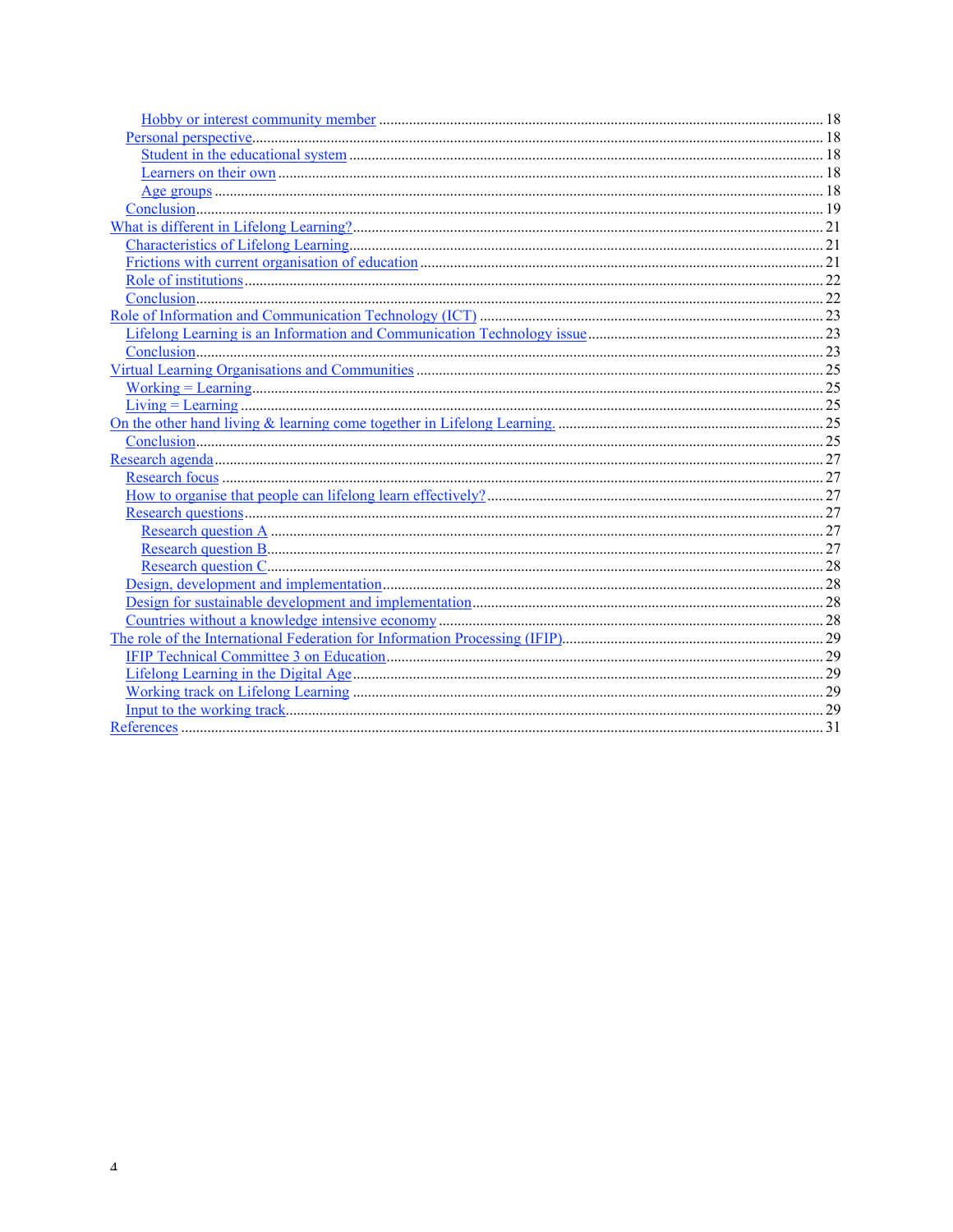# **Summary**

This position paper tries to identify the **main research questions** which have to be answered by education in order to effectively address Lifelong Learning as an issue.

## Lifelong Learning as an issue

Lifelong Learning is a *political issue*:

This is illustrated by the high priority given to Lifelong Learning by the European Council [1]. In this context Lifelong learning is defined as "**all learning activity undertaken throughout life, with the aim of improving knowledge, skills and competence, within a personal, civic, social and/or employmentrelated perspective**."

This definition implies that Lifelong Learning is about acquiring and updating all kinds of abilities, interests, knowledge and qualifications that will enable each citizen to adapt to the knowledge-based society and actively participate in all spheres of social and economic life, taking more control of his or her future. It values all forms of learning, including: formal learning, such as a degree course followed at university; nonformal learning, such as vocational skills acquired at the workplace; and informal learning, such as intergenerational learning.

The European Community has identified six essential elements of Lifelong Learning strategies:

- 1. Partnership working,
- 2. Insight into the demand for learning,
- 3. Adequate resourcing,
- 4. Facilitating access to learning opportunities,
- 5. Creating a learning culture
- 6. Striving for excellence.

#### Lifelong Learning is an *economic issue*:

Economies are changing: In knowledge intensive economies the demand for competent knowledge workers and skills workers is increasing. Supply is not in balance with the demand. The main economic importance of knowledge workers in knowledge intensive economies derives from innovation through knowledge creation; the main economic importance of skills workers from innovation in knowledge application. To keep up with economic demands both groups have to enhance their competence in 'learning teams'. Learning is integrated into the work, learning on the job. This constitutes Lifelong Learning from the employment related perspective.

#### Lifelong Learning is a *social issue*:

Social changes occur because of part-time work during initial education, of disappearing transition between initial education and working life, and of change as a second nature in work. Also new technological possibilities such as mobile phones play a role. We want (to do) it now, we want to do more at one time, we want it flexible and we want it personal and meaningful. We do not want to wait for general supply, we demand it now and want it personalised. This also applies to our social learning where 'learning communities' appear, be it local communities or communities of hobby or interest, including citizenship communities (civic life).

#### Lifelong Learning is a *civic issue*:

New opportunities for active participation is society are needed, empowering citizens to increase their influence over social, cultural and economic factors, locally and further a field, as ICT permits remote participation. Lifelong Learning in citizenship communities is a means to this active participation: "Just as learning is being taken to the learner enhanced by the use of ICT, so is citizenship with developments in electronic governance."[2]

#### Lifelong Learning is a *cultural issue*:

We have moved to a 'zap' culture with television, local satellite and webTV, that now is amplified by Information and Communication Technology. Small chunks of information, or entertainment, build up the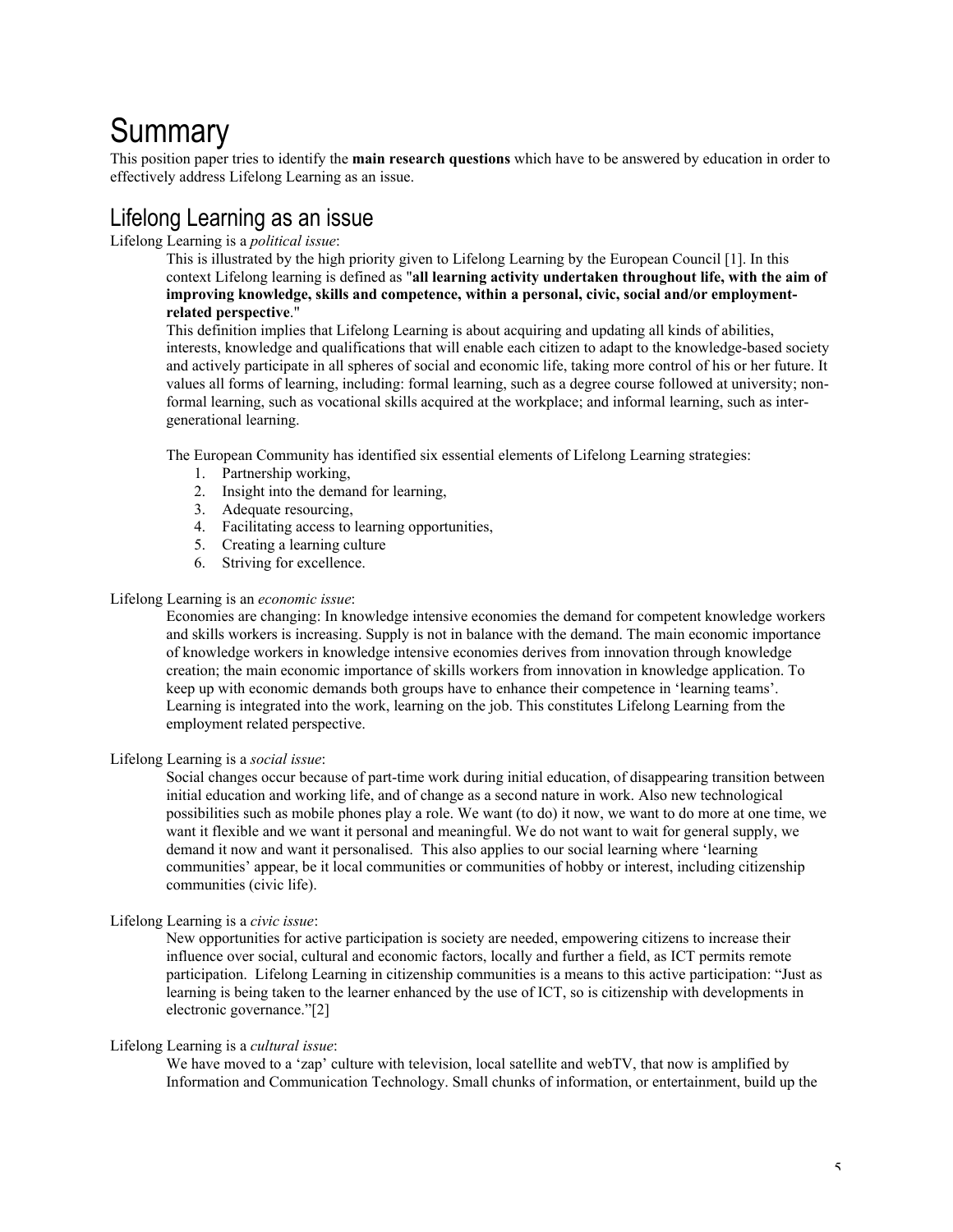mosaic of our cultural experiences, a culture of 'blips'. Ubiquitous mobile communication ("where are you?"), video and gaming, surfing the globe, all allow us to create our own cultural communities.

#### Lifelong Learning is a *personal issue*:

Changes in economic and social life require on-going personal development. In *personal life* a person may be a 'lonely' learner. But economic, social and cultural life require 'team learning' or 'community learning'. 'Lone wolf' learners may be able to 'help themselves', but have to be drawn into teams or communities. These 'lone wolf' learners fall into several age groups. Attention must be given to reaching all ages.

#### Lifelong Learning is an *Information and Communication Technology issue*:

Lifelong learning provides new opportunities for active participation in society, empowering citizens to increase their influence over social, cultural and economic factors, locally and further a field, as ICT permits remote participation.

Economic, social and cultural developments all point in a direction where personalised, flexible learning will be part of our economic, democratic, cultural and social life. Just as at the work place where its use is integrated, Information and Communication Technology will play an important enabling role. And ICT is able to play this role because also its integration in our social and cultural life is just a matter of time. It can furthermore be noted that: "ICT is a major component in merging personal, private, leisure and work time".

## Who are 'students' in Lifelong Learning?

From the **employment-related perspective** 'students' in Lifelong Learning are the knowledge workers (knowledge creators) and the skills workers (knowledge appliers). Both groups learn on the job in 'learning teams'. For knowledge workers this is by definition. However for the skills worker this perhaps has to be organised when learning is not an integral part of the work.

From the **social and civic perspective** 'students' are people learning in 'learning communities'. These can be local communities or communities of hobby or interest, including citizenship communities.

From the **personal perspective** 'students' can be 'lone wolf' learners who are able to help themselves. 'Team learning' and 'community learning' are important to them as these are part of their employment-related or social life. 'Lone wolf' learners may be imminently able to make use of ICT to organise themselves as members of selfsustaining learning teams or learning communities.

These 'students' fall into several age groups. Attention must be given that people in all ages are reached.

## What is different in Lifelong Learning?

Lifelong Learning is demand driven, flexible learning which takes place in an **employment-related perspective** (knowledge workers or skills workers), in a **social or civic perspective** life (local community member, citizen, member of interest group) or a **personal perspective** ('lone wolf' learner). It is organised in 'Learning Teams' or 'Learning Communities'. The difference between a 'Learning Team' and a 'Learning Community' is that teams operate in a given organisational, social and cultural environment, and that communities mainly organise themselves.

Educational institutions will have to change. Important issues in this change are: technology access of learners, how to reach excluded and hard to reach groups and individuals. But also the issue of added value: With virtual learning organisations springing up - community lead and bottom-up created, short-term, informal, and non-institutional where lies the added value of an educational institution?

## Role of Information and Communication Technology (ICT)

In Lifelong Learning the role of ICT is one of empowerment, enhancement of creativity and support. The current technology on our desktop, in our homes and in our community provides a powerful toolbox for support of Lifelong Learning. What is needed is effective organisation of its use, not more technology. No elaborate electronic learning environments are needed to be effective in Lifelong Learning. Important applications deal with: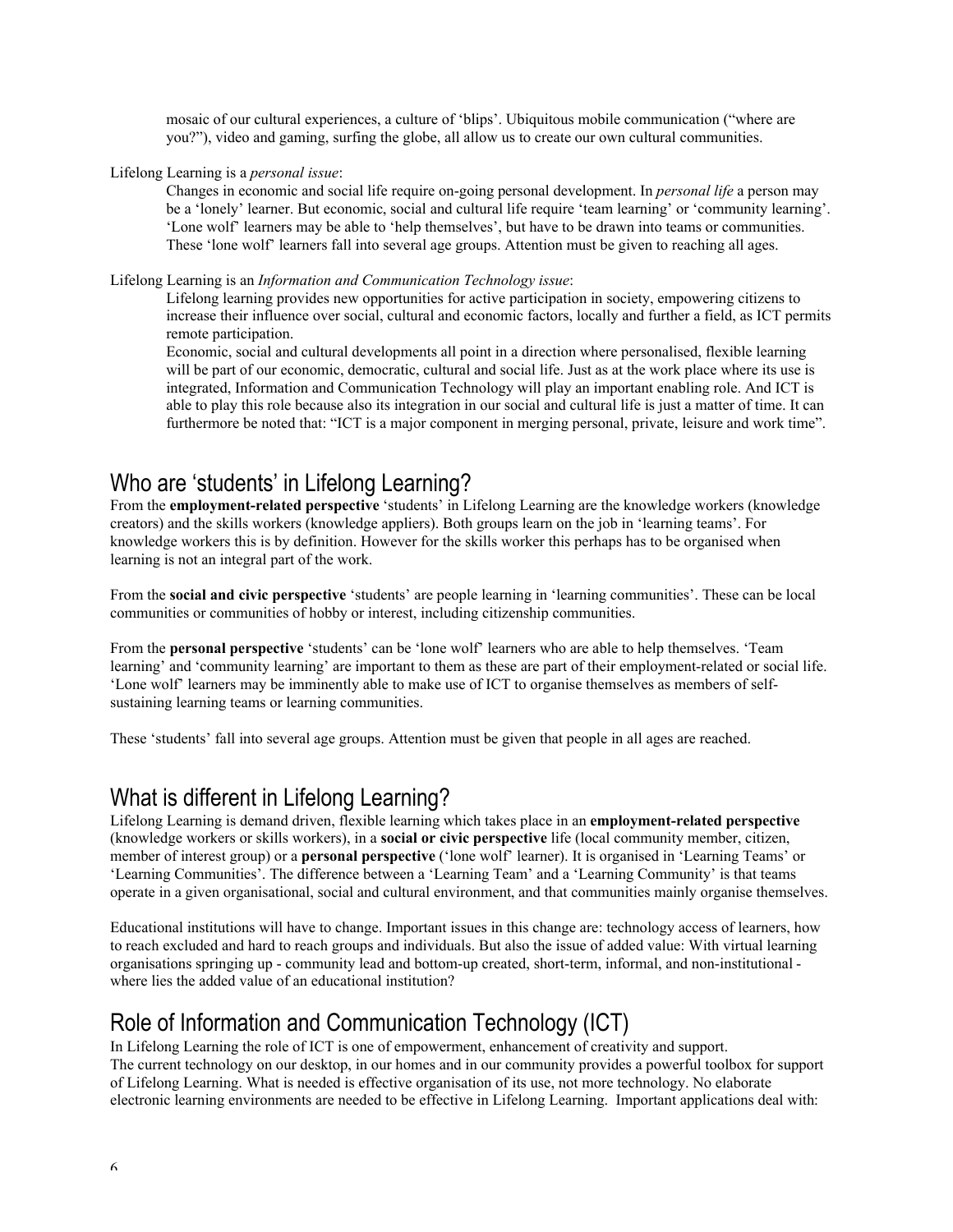Personal communication (finding and interacting with resources, organisations and people), Organisation of activities (planning, scheduling, monitoring),

Information management (organising, storing, creating and sharing of information),

Organisation of learning team and learning community work (group work).

These applications can be used at work, in the home or at any other location providing access, including mobile devices. Use of the applications is individually and in groups. And anywhere, anytime, to meet ongoing needs.

## Virtual Learning Organisations and Communities

It may be concluded that Lifelong Learning is demand driven, flexible learning which takes place in different perspectives:

**employment-related perspective** (knowledge workers or skills workers),

**social or civic perspective** life (local community member, citizen, member of interest group) **personal perspective** ('lone wolf' learner).

Lifelong Learning may be organised in 'Learning Teams' or 'Learning Communities'. The difference between a 'Learning Team' and a 'Learning Community' is that teams operate in a given organisational, social and cultural environment, and that communities mainly organise themselves.

Virtual Learning Organisations (organising Learning Teams for Working = Learning) and Virtual Learning Communities (organising Learning Communities for Living = Learning) may provide the organisational setting for Lifelong Learning. In these organisations and communities ICT is a necessary and integrated facilitator.

## Research questions

From the analysis in this position paper follow three main research questions to be addressed by the IFIP Lifelong Learning Community.

### Research question A

How to design, develop and implement

**Virtual Learning Organisations**

to facilitate

**Working = Learning**

which is 'Just in Time', has a 'Just Fit' and provides flexibility in time and place?

Support of Information and Communication Technology (ICT) is essential and will be integrated into these organisations (virtuality).

## Research question B

How to design, develop and implement

#### **Virtual Learning Communities**

to facilitate

**Living = Learning**

which is 'Just in Time', has a 'Just Fit' and provides flexibility in time and place?

Support of Information and Communication Technology (ICT) is essential and will be integrated into these communities (virtuality).

## Research question C

On the background of these two main research questions there is a third main research question:

How to enable learning or, in other words, how to enable knowledge creation [18] in these ICT-supported Virtual (Learning) Organisations and Communities?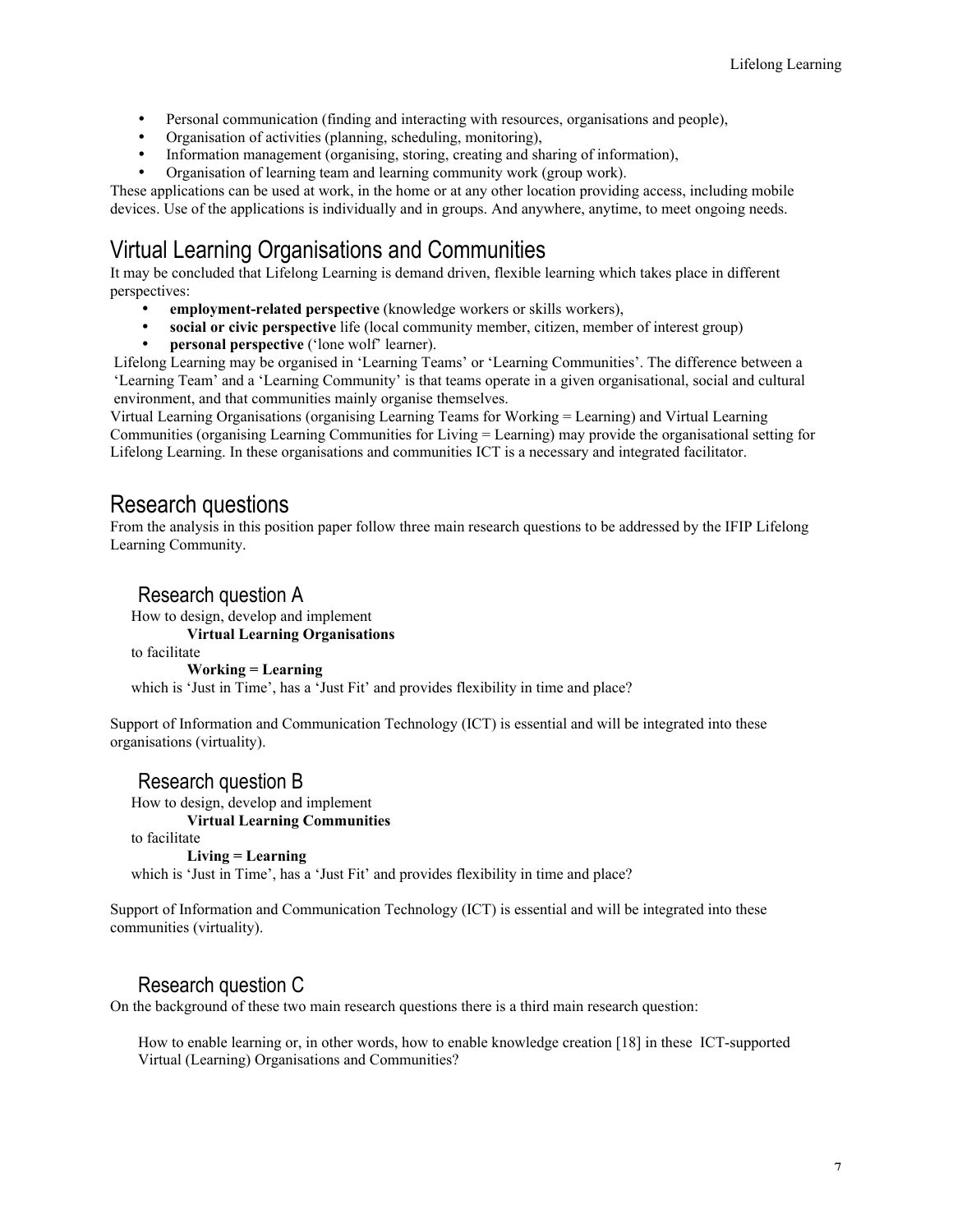## Design, development and implementation

Design, development and implementation of Lifelong Learning Organisations for working has to be done in a learning process in which both employers and educational practitioners (students, teachers and developers) work together on action oriented research and innovation. This will be a complex learning process which merits the attention of a (virtual) learning community.

Design, development and development of Lifelong Learning Communities for living has to be done in a learning process in which both society stakeholders and educational practitioners (students, teachers and developers) work together on action oriented research and innovation. This will be a complex learning process which merits the attention of a (virtual) learning community.

## Design for sustainable development and implementation

Special emphasis should be given to sustainable development: how to design learning environments that will continue to function in an effective and sustainable way after initial creation within the boundary conditions set by higher education itself. Design should take this into account.

## Countries without a knowledge intensive economy

Special attention should be given to the relevance of design, development and implementation of Lifelong Learning in countries which do not (yet) have a knowledge intensive economy. Not only economic factors, but particularly social, cultural, civic and political factors will have to be taken into account, just as availability of ICT-resources.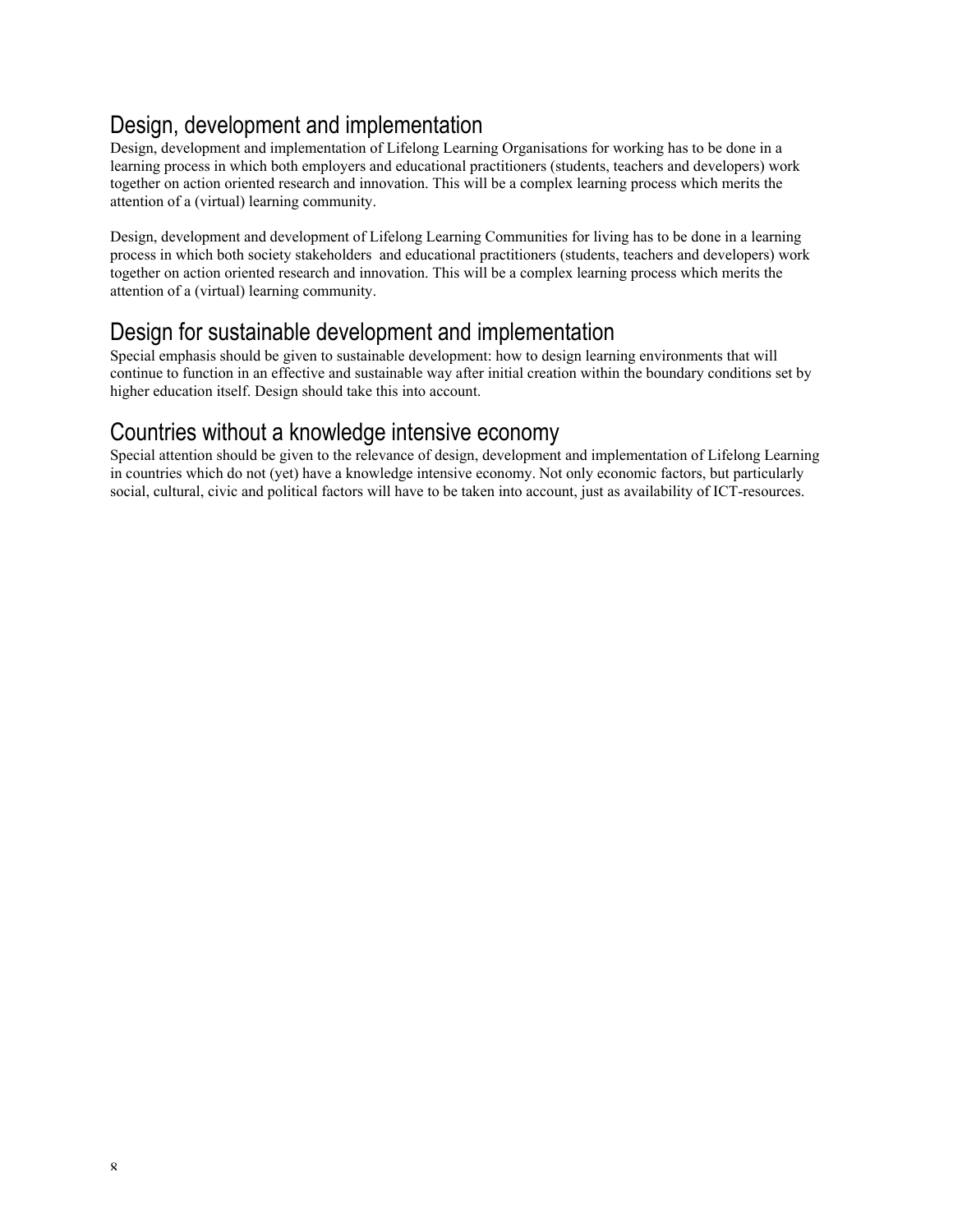# IFIP Technical Committee 3 on Education

Technical Committee 3 of the International Federation for Information Processing (IFIP) aims to establish a (virtual) learning community for Lifelong Learning. A first activity of this learning community will be a working meeting in the form of a working conference in  $7 - 11$  July 2003, Pori, Finland. Next to other invited papers this Lifelong Learning position document is input to this working conference and will be reviewed at the conference. Participation in this working conference is on invitation only.

Within IFIP Technical Committee 3 (Education) there is a tradition of working conferences. Through their special organisational features these events allow in-depth treatment of the conference themes, in-depth discussions, but also informal exchange of ideas and experiences. The working conferences are designed in such a way as to encourage establishment of new professional and personal relationships. The working conferences are a stimulating experience because of the intensive work done by experts in the field coming from all over the world. Results of the working conferences are shared with the international scientific community through the proceedings which are usually published by Kluwer Academic Publishers. Results are also disseminated through the IFIP network.

After the results of this first activity of the learning community IFIP TC3 will decide whether it is feasible to formalise the learning community into an IFIP TC3 Working Group.

## Working conference on Lifelong Learning

This position paper has been prepared by the IFIP Technical Committee 3 Taskforce on Lifelong Learning. Authors who want to participate in the 2003 Working Conference on Lifelong Learning are invited to prepare a response to this position paper in the form of an abstract. The Programme Committee will review these abstracts and select authors with the aim to create a rich and high quality conference programme. Both author responses which agree or disagree with the position paper, are invited. Selected authors will be invited to prepare a 3000 word paper on the basis of their submitted abstract which will be published in the proceedings, presumably by Kluwer Academic Publishers.

#### **Are you interested?**

If you are interested in this working conference, you may contact the Chair of the Programme Committee, Brian Samways, Fax +44 121 303 8002, e-mail: **Brian\_Samways@birmingham.gov.uk** . You will then be informed about the closing date for sending in abstracts.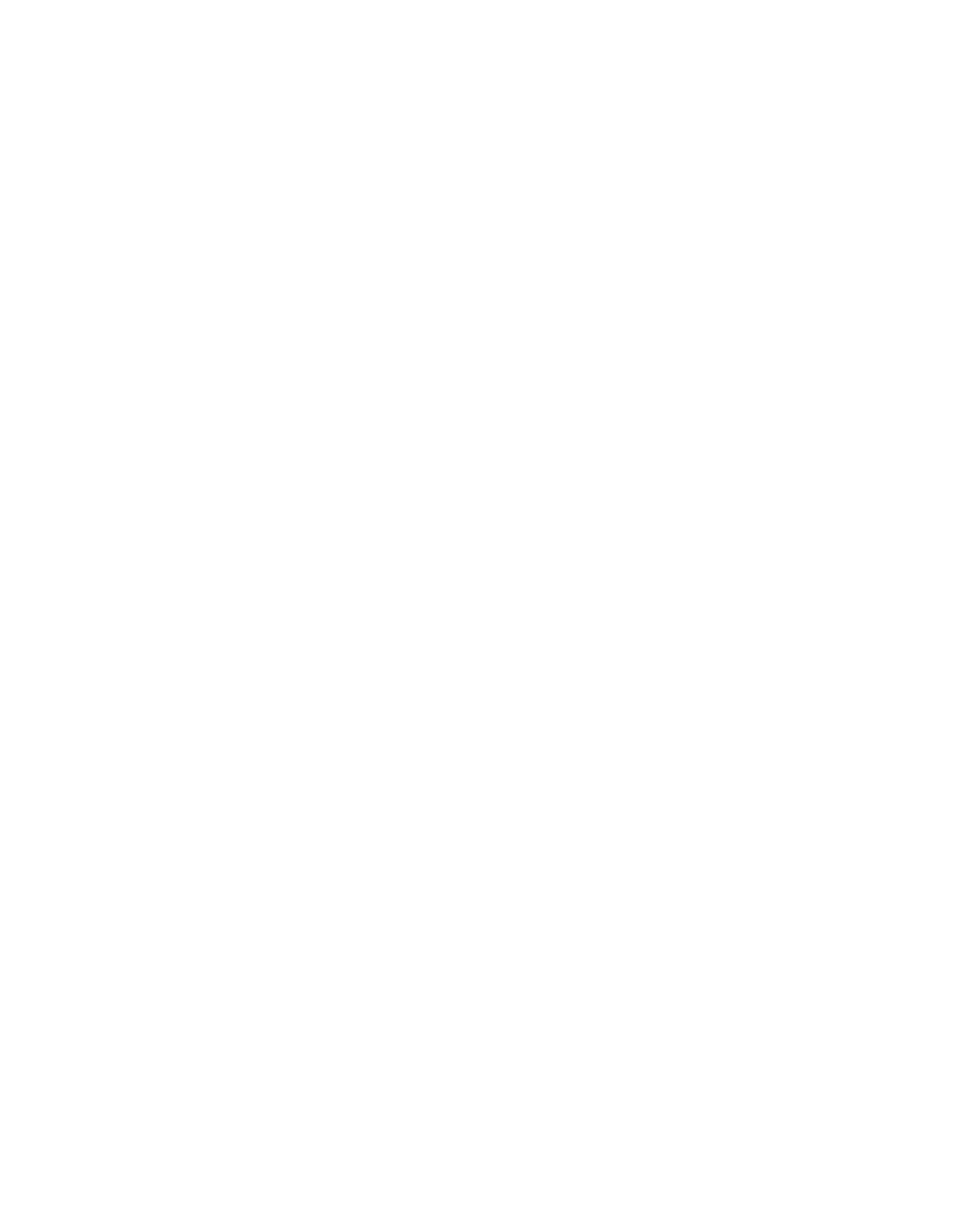# Political agenda

The scale of current economic and social change, the rapid transition to a knowledge-based society and demographic pressures resulting from an ageing population in the industrialised countries are all challenges which demand political attention and a new approach to education and training. This is illustrated by the high priority given to Lifelong Learning in the context of these challenges by meetings of the European Council [1]. These meetings resulted in the communication of the mandate of the Feira European Council. In this communication (Memorandum of Lifelong Learning) Lifelong learning is defined as "**all learning activity undertaken throughout life, with the aim of improving knowledge, skills and competence, within a personal, civic, social and/or employmentrelated perspective**."

# Lifelong Learning

The definition given implies that Lifelong Learning is about acquiring and updating all kinds of abilities, interests, knowledge and qualifications from the pre-school years to post-retirement. It promotes the development of knowledge and competences that will enable each citizen to adapt to the knowledge-based society and actively participate in all spheres of social and economic life, taking more control of his or her future. It values all forms of learning, including: formal learning, such as a degree course followed at university; non-formal learning, such as vocational skills acquired at the workplace; and informal learning, such as inter-generational learning, for example where parents learn to use ICT through their children, or learning how to play an instrument together with friends.

In Lifelong Learning learning opportunities have to be available to all citizens on an ongoing basis. In practice this should mean that citizens each have individual learning pathways, suitable to their needs and interests at all stages of their lives. The content of learning, the way learning is accessed, and where it takes place may vary depending on the learner and their learning requirements.

Lifelong learning is also about providing "second chances" to update basic skills and also offering learning opportunities at more advanced levels. All this means that formal systems of provision need to become much more open and flexible, so that such opportunities can truly be tailored to the needs of the learner, or indeed the potential learner.

Lifelong learning provides new opportunities for active participation is society, empowering citizens to increase their influence over social, cultural and economic factors, locally and further a field, as ICT permits remote participation. "Just as learning is being taken to the learner enhanced by the use of ICT, so is citizenship with developments in electronic governance."[2]

# Lifelong Learning strategies

Coherent and comprehensive lifelong learning strategies should provide the building blocks to implement Lifelong Learning. What are the tools that can better integrate learning environments and open up access for all European citizens to good quality learning opportunities appropriate to their needs at any time of life? The consultation which followed the **Memorandum on Lifelong Learning**, identified six essential elements for coherent and comprehensive lifelong learning strategies:

- 1. **"Partnership working,** not only between decision-making levels (e.g. national, regional and local) but also between public authorities and education service providers (schools, universities, etc.), the business sector and the social partners, local associations, vocational guidance services, research centres, etc. "
- 2. **"Insight into the demand for learning** in the knowledge-based society which will entail redefining basic skills, to include for instance the new information and communication technologies. Analyses should take into account foreseeable labour market trends. "
- 3. **"Adequate resourcing**, involving a substantial increase in public and private investment in learning. This does not only imply substantially increasing public budgets, but also ensuring the effective allocation of existing resources and encouraging new forms of investment. Investment in human capital is important at all points in the economic cycle; skills gaps and shortages can certainly co-exist with unemployment."
- 4. **"Facilitating access to learning opportunities** by making them more visible, introducing new provision and removing obstacles to access, for example through the creation of more local learning centres. Special efforts are necessary in this context for different groups such as ethnic minorities, people with disabilities or people living in rural areas. "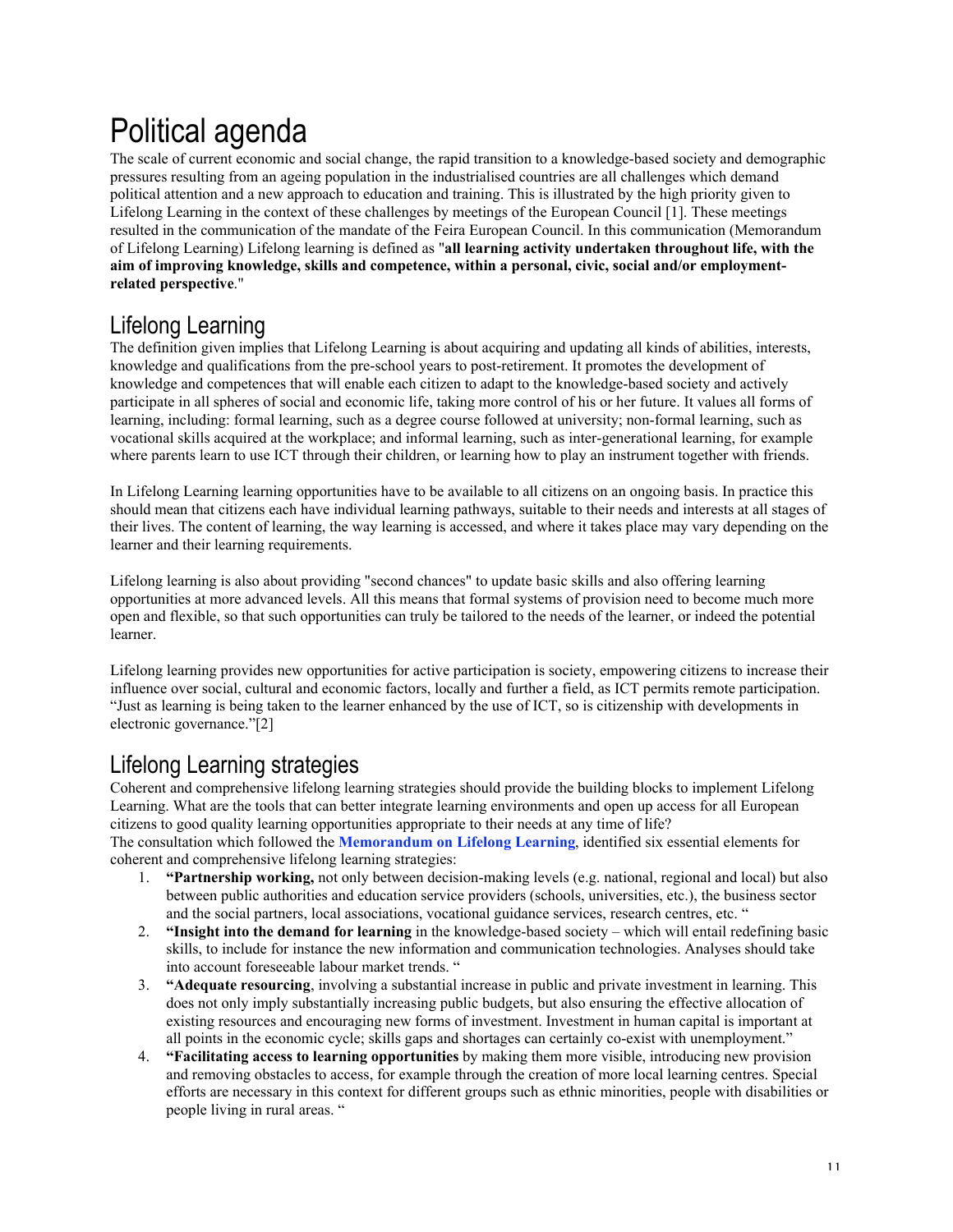- 5. **"Creating a learning culture** by giving learning a higher profile, both in terms of image and by providing incentives for the people most reticent to opt for learning."
- 6. **"Striving for excellence** through the introduction of quality control and indicators to measure progress. In concrete terms, provision must be made for standards, guidelines and mechanisms whereby achievements can be recognised and rewarded."

## **Conclusion**

#### In the European Community Lifelong Learning is defined as "**all learning activity undertaken throughout life, with the aim of improving knowledge, skills and competence, within a personal, civic, social and/or employment-related perspective**. [1]"

This definition implies that Lifelong Learning is about acquiring and updating all kinds of abilities, interests, knowledge and qualifications that will enable each citizen to adapt to the knowledge-based society and actively participate in all spheres of social and economic life, taking more control of his or her future. It values all forms of learning, including: formal learning, such as a degree course followed at university; non-formal learning, such as vocational skills acquired at the workplace; and informal learning, such as inter-generational learning.

The European Community has identified six essential elements of Lifelong Learning strategies:

- 7. **Partnership working**,
- 8. **Insight into the demand for learning,**
- 9. **Adequate resourcing,**
- 10. **Facilitating access to learning opportunities,**
- 11. **Creating a learning culture**
- 12. **Striving for excellence**.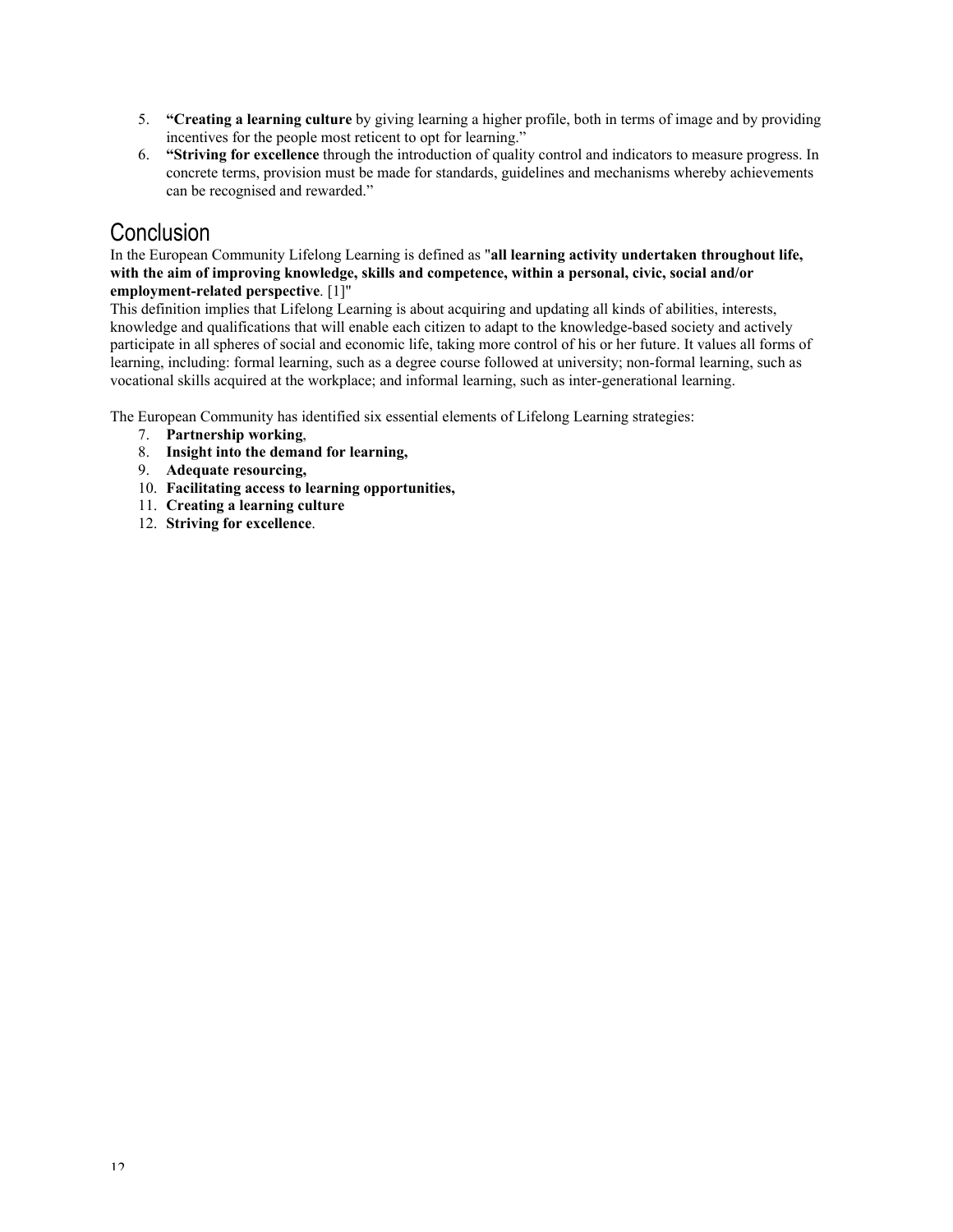# Background: Economic, social and cultural developments

## Economic developments

## Shortage of workers

In knowledge intensive economies the demand for educated personnel is increasing. Supply is not in balance with the demand. In the Netherlands, for example, in 2003 a shortage of 200.000 higher educated workers is expected [4] developing into an expected shortage of 400.000 in 2007. The concept of Lifelong Learning offers a promise of reducing this shortage of workers by helping people to re-enter the labour market or to change jobs. In western economies with an aging population this shortage of workers is the more urgent, because the total number of workers in the economy is decreasing, with enormous effects on the national product.

## Knowledge workers create knowledge

Knowledge workers are found in innovative businesses and organisations, including communities where people are creating community capital and action. To keep up with demands and competition these innovative businesses and organisations create new knowledge in their domain. A knowledge worker therefore is also a knowledge creator [5]. This knowledge work is teamwork, because the knowledge needed in many cases is multi-disciplinary, calling on formal and tacit knowledge. So for a knowledge worker also other "competencies" play a role: such as working in a multi-disciplinary team and multi-disciplinary problem solving. Knowledge workers are part of a 'learning team'. Knowledge workers in most cases develop a knowledge career, whatever discipline they are specialised in, moving from executive to strategic roles.

In fact knowledge workers are the embodiment of Lifelong Learning in economic life.

### Skills workers apply knowledge

Skills workers use their skills in businesses and organisations to produce goods or services. Their skill is in applying knowledge. Knowledge creation may not be as much integrated in their work. However, skills workers need to adapt their skills to new situations. They also in many cases work in teams and learning on the job is also for them the best way to learn new skills. This learning may be not as much integrated in their normal working life as is the case for knowledge workers and updating of skills may have to be organised separately. This updating should be organised close to the job and in many cases for the whole team. The team then also is a 'learning team'.

### Knowledge has an expiration date

Knowledge has become like fish: within a short period it has lost its freshness and cannot be used anymore. Or in other words: in economic life development of new knowledge, or learning, has become a 'must'. "In the old economy, the basic competences of the industrial worker, bricklayer, or bus driver were relatively stable. True, you might have applied these competencies to different situations, such as different construction sites, but the learning component of your labour was small. In the new economy, the learning component of work becomes huge. Consider the researcher looking for a genetic basis for schizophrenia, the software developer creating a new multimedia application, the manager responsible for corporate planning in a bank, the consultant assessing a client's markets, the entrepreneur starting up a new business, or the teaching assistant in a community college, the farmer with new fertiliser and crop management, the shop assistant with new products and tills, the engineering with a new computer aided manufacturing process.. Think about your own work. Work and learning overlap for a massive component of the workforce." [6, page 198]

## From supply to demand

Where the usefulness of knowledge expires, supply of knowledge through education also becomes less useful. Learning in initial education makes sense when the knowledge offered is relatively stable. However, in the new economic circumstances a demand for 'Just in Time' education is seen to develop, education on demand. And the 'customer' demands that the content of the education has a 'Just Fit'. And because business is going on as usual during learning education has to be flexible in time and place. Education has as yet not found an answer to these demands. As Davis and Botkin put it in their book *The monster under the bed*: "With the move from an agrarian to an industrial economy, the small rural schoolhouse was supplanted by the big brick urban schoolhouse. Four decades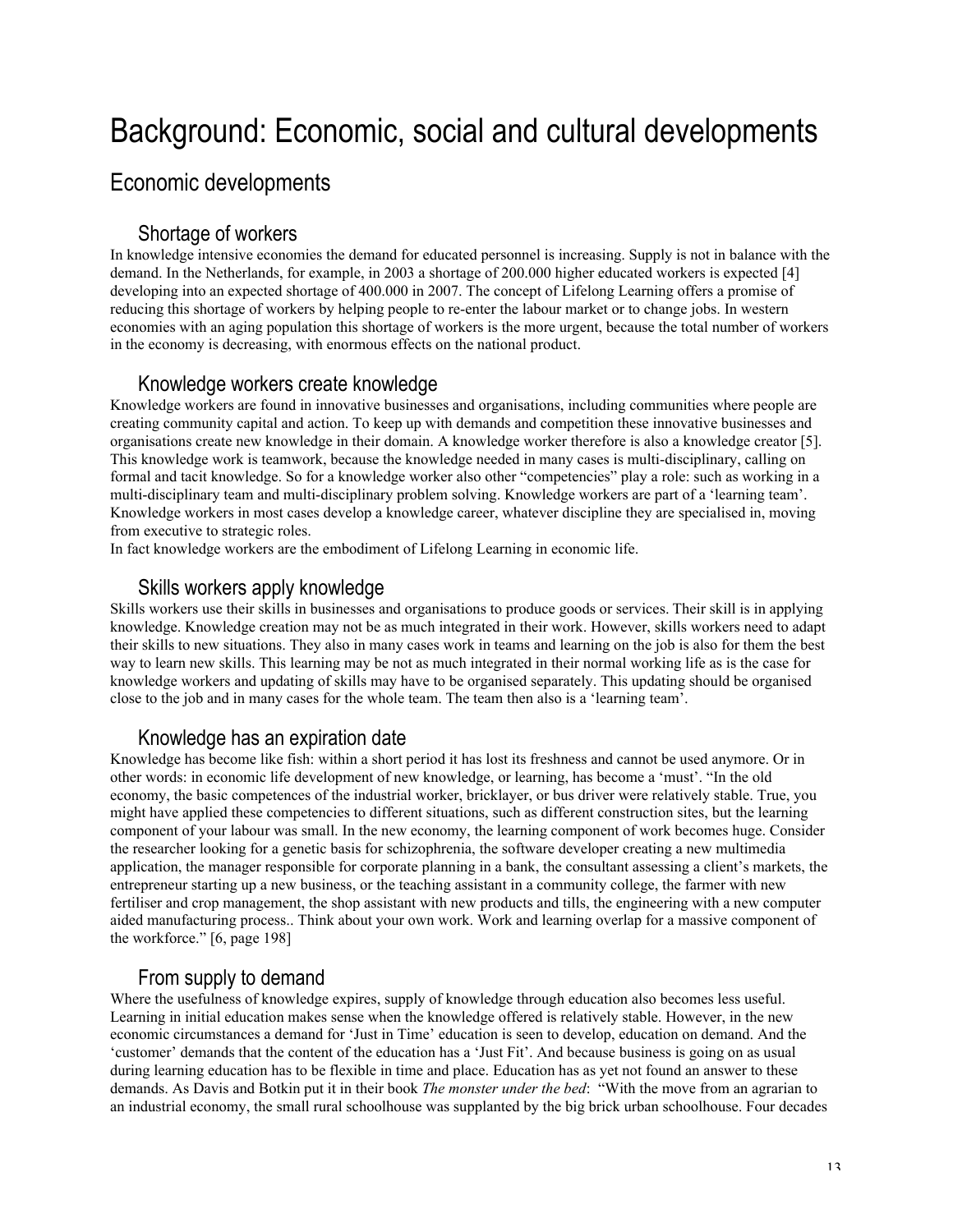ago we began to move to another economy, but we have yet to develop a new educational paradigm, let alone create the 'schoolhouse' of the future, which may be neither school, nor house." [6, page 199] It is clear that Information and Communication Technology (ICT), or 'the computer', plays an important role in this economic change from supply to demand. Industry and business would not be able to satisfy demands in an effective way if the power of ICT was not available.

### Lifelong Learning is an *economic issue*

Economies are changing: In knowledge intensive economies the demand for competent knowledge workers and skills workers is increasing. Supply is not in balance with the demand. The main economic importance of knowledge workers in knowledge intensive economies derives from innovation through knowledge creation; the main economic importance of skills workers from innovation in knowledge application. To keep up with economic demands both groups have to enhance their competence in 'learning teams'. Learning is integrated into the work, learning on the job. This constitutes Lifelong Learning from the employment related perspective.

## Social developments

### Part-time work during initial education

In societies which are economically striving, part-time work during initial education is becoming more and more popular. Economic circumstances provide the opportunity, students in our society produce the demand. Full-time studies are becoming part-time studies in practice. New forms of education are springing up in which working and studying are formally combined.

### Changing nature of work

The changing economic circumstances have resulted in increased part-time work, the need to have multiple jobs and an increased frequency of job change – we no longer have a job, or skill for life. Following changing economic circumstances the nature of our work changes many times during our life.

### Disappearing transition between initial education and working life

But also the transition from initial education to working life is becoming less clear cut: "A spreading of education over a wider period of working life is…becoming a reality. In some countries we can see this emerging quite clearly: in the transition phase." [7, page 22]. In this transition phase student will already work in a profession while still studying to qualify for that profession.

### We want (to do) it now

A few decades ago our society supplied opportunities which could be used or not. Today we demand those opportunities now, waiting is for dummies. We want money now, so banks have provided money dispensers in the wall. The same happens in the assurance business. We want travel assurance today, not tomorrow when we are already gone. Information and Communication Technology (ICT) is again behind all this, without ICT our demands could not be satisfied. And we use ICT in our social life, sometimes in disguised form, sometimes clearly recognised. We do not want to be frustrated by our inability to do something, to achieve a personal and/or group goal.

### We want to do more than one task at a time

We were used to knowing the task we were going to do at any one time and got on with it. Now we have multiple channels of communication allowing the completion of simultaneous task, such as watching television, chatting on the computer and on the phone: a capability of the one machine. The boundaries between tasks have become more fuzzy, just as their start and finish.

### We want it flexible

In earlier days you had to go to your own bank to get money. But we want money now, wherever we are, so we can now also use the money dispenser of other banks. We want advise now, so the consultant is also available in evenings. We want to buy something now, so shops are open on Sunday or even 24 hours a day. We also want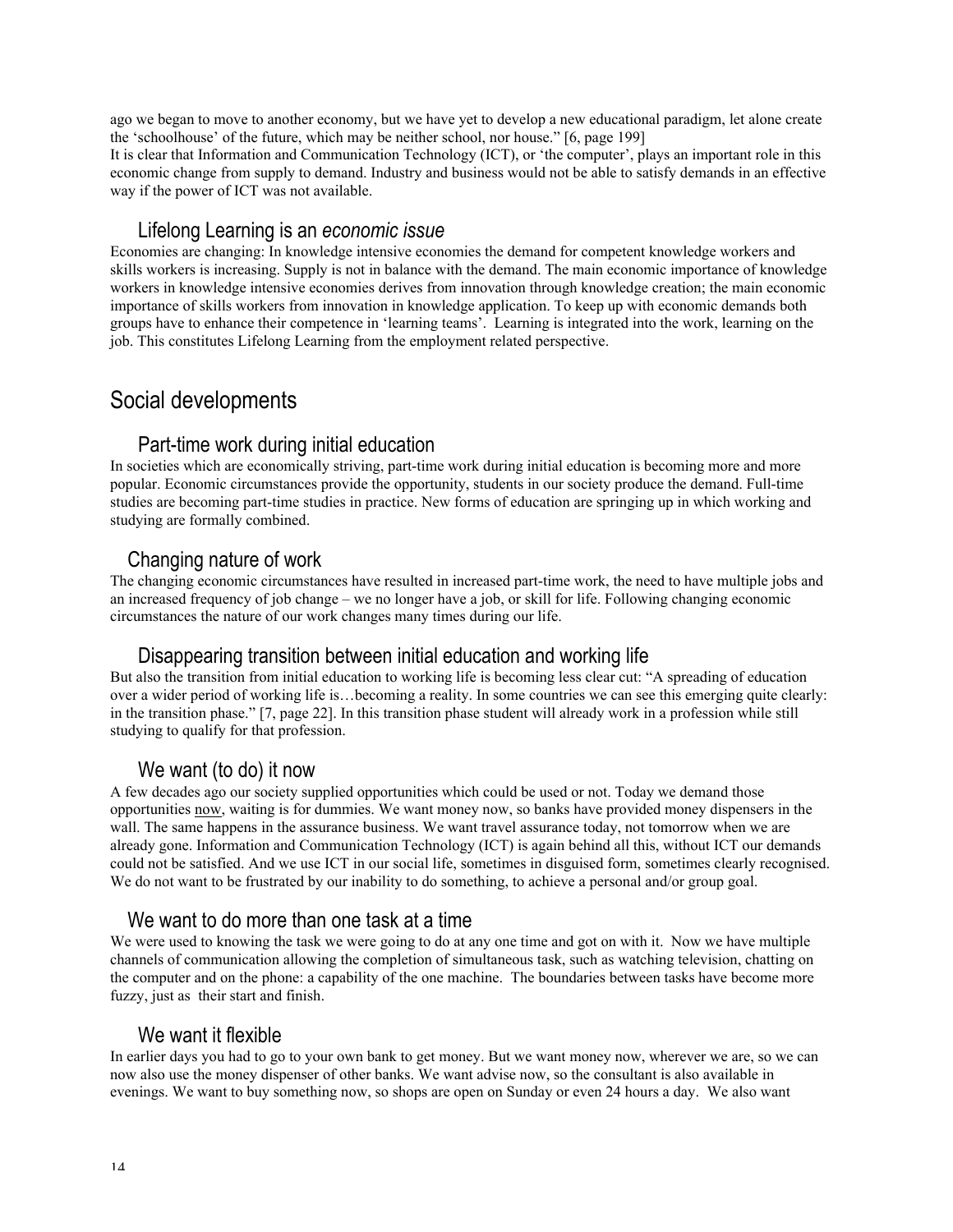whatever it is available in the chunks that we determine, sometimes to the detriment of someone of the overall coherence of a product or service, as seen by the supplier.

## We want it personal and meaningful

And as we move from supply of opportunities, where you had to take what was offered, to demand of opportunities we want these opportunities to be personally tailored and meaningful to us. What is good for my neighbour is not good enough for me. My advisor has to take account of my personal situation and advise must be meaningful to me, not necessarily to others.

### Lifelong Learning is a *social issue*

Social changes occur because of part-time work during initial education, of disappearing transition between initial education and working life, and of change as a second nature in work. Also new technological possibilities such as mobile phones play a role. We want (to do) it now, we want to do more at one time, we want it flexible and we want it personal and meaningful. We do not want to wait for general supply, we demand it now and want it personalised. This also applies to our social learning where 'learning communities' appear, be it local communities or communities of hobby or interest, including citizenship communities (civic life).

### Lifelong Learning is a *civic issue*

New opportunities for active participation is society are needed, empowering citizens to increase their influence over social, cultural and economic factors, locally and further a field, as ICT permits remote participation. Lifelong Learning in citizenship communities is a means to this active participation: "Just as learning is being taken to the learner enhanced by the use of ICT, so is citizenship with developments in electronic governance."[2]

## Lifelong Learning is a *personal issue*

Changes in economic and social life require on-going personal development. In *personal life* a person may be a 'lonely' learner. But economic, social and cultural life require 'team learning' or 'community learning'. 'Lone wolf' learners may be able to 'help themselves', but have to be drawn into teams or communities. These 'lone wolf' learners fall into several age groups. Attention must be given to reaching all ages.

## Cultural developments

In technology rich societies Information and Communication Technology is getting more and more integrated. Just as electricity brought a revolution to our culture, ICT is doing the same, with a diverse range of technologies having an increasing impact across different societies.

## A 'zap' culture

Television, with local satellite and WebTV, has contributed to a 'zap' culture that now is amplified by Information and Communication Technology. Small chunks of information, or entertainment, build up the mosaic of our cultural experiences, a culture of 'blips'.

## Ubiquitous mobile communication ("where are you?")

The mobile telephone adds to our 'zap' culture: we can call whoever we want wherever we are for conversations that we in other times would have had over a drink. But we can also do business with our bank manager, or order a pizza for dinner. It took only a short time for the mobile phone to become integrated in our economic and social life. And its Short Message Service (SMS) has enriched our cultural life with new symbolic language.

## Video and gaming

Through Virtual Reality ICT allows you to move through "a world without limits where the frontier between fact and fiction is fuzzy. The more senses are involved the more real is this Virtual Reality. Here digitalisation is the 'most extreme' form of abstraction. It is learning by experience (but there is a risk involved). It enables money and time efficient creativity. " [8]. Video and Internet gaming is quickly finding its place in our culture.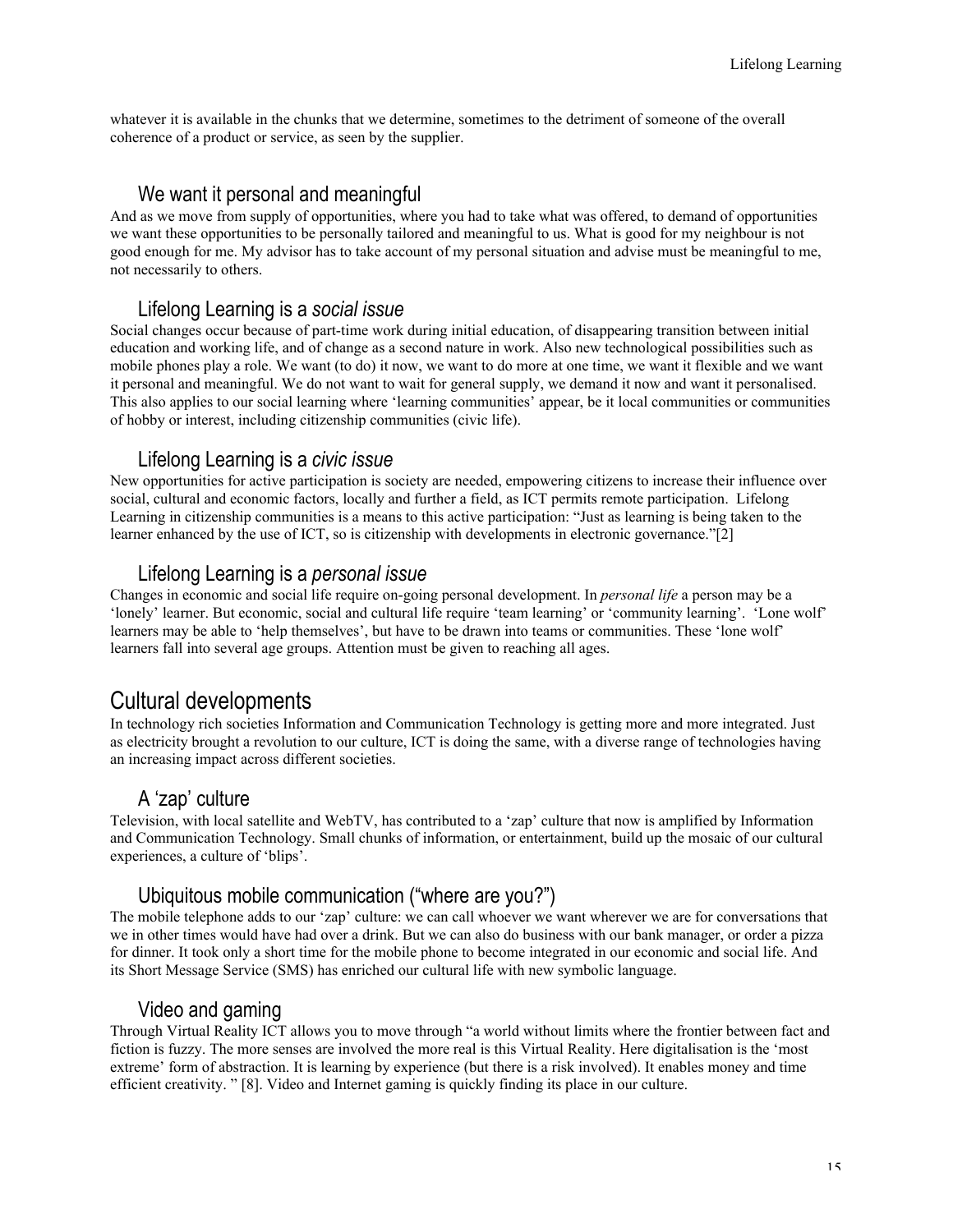### PC at home and surfing the globe

In technology rich societies the PC at home is becoming a common phenomenon. Recently it was for example estimated that there was a computer in more than 80% of the Dutch homes. These PC's empower house hold members and integrate services such as email in everyday life. And the "Internet is transforming the social interaction among different age groups in society in all countries".[8] Surfing the globe is becoming a common pastime.

#### We create our own cultures and communities

As we have more control, and more isolation and exclusion, we expect to be able to create our own cultures, finding like minded people in a community, or to establish our own identity and community of interest to the exclusion of others. These communities and cultures can be virtual, but have a very real physical impact.

### Lifelong Learning is a *cultural issue*

We have moved to a 'zap' culture with television, local satellite and webTV, that now is amplified by Information and Communication Technology. Small chunks of information, or entertainment, build up the mosaic of our cultural experiences, a culture of 'blips'. Ubiquitous mobile communication ("where are you?"), video and gaming, surfing the globe, all allow us to create our own cultural communities.

## **Conclusion**

Economic, social and cultural developments all point in a direction where personalised, flexible learning will be part of our economic, democratic, cultural and social life. Just as at the work place where its use is integrated, Information and Communication Technology will play an important enabling role. And ICT is able to play this role because also its integration in our social and cultural life is just a matter of time. It can furthermore be noted that: "ICT is a major component in merging personal, private, leisure and work time". [8]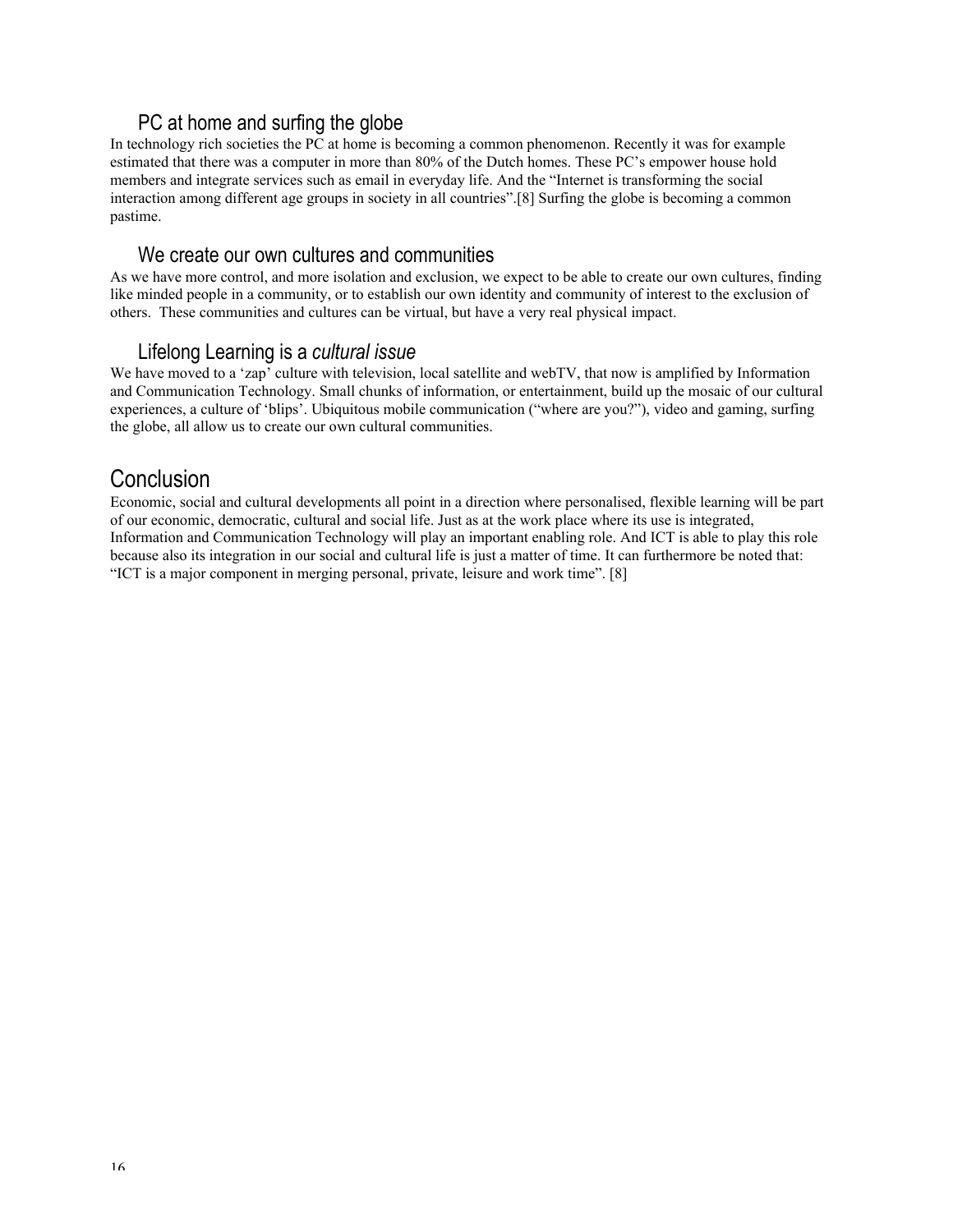# Who are the students in Lifelong Learning?

Economic, social and cultural developments all point in a direction where personalised, flexible learning will be ongoing part of our economic and social life. Information and Communication Technology will play an important enabling role in this Lifelong Learning. Lifelong Learning is also high on the political agenda. The 'what' is clear, but what about the 'how'? The question is: how should Lifelong Learning be organised? This question can only be answered when it is clear who the students in Lifelong Learning will be and what their needs are. So: who are the students in Lifelong Learning? A further question is, who should be able to create opportunities and situations for LLL ensuring the students' feel valued with their learning recognised formally and informally.

# Employment related perspective

## Knowledge worker as knowledge creator

Knowledge workers are found in innovative businesses and organisations, including communities wher people are creating community capital and action. Work in these places is organised in non-traditional ways and professionals work in a different way. Organisational structures suited for efficient, standard, large-scale throughput (old economy) change to structures facilitating flexible, custom-tailored, small-scale, high quality production or servicing (new economy) [9]. These new structures aim to satisfy a personal, demand-driven market and are reflected in organisational concepts such as 'Just-In-Time'. They are geared towards teamwork, flexibility and quality. Information and Communication Technology (ICT) is omnipresent and empowers the individual to act as expert in many areas. It also offers flexibility in time and place in support of teamwork. Work is result oriented and the professionals are accountable on results: team and organisation form a meritocracy. To keep up with demands and competition these innovative businesses create new knowledge in their domain. A knowledge worker therefore is also a knowledge creator [9].

This knowledge work is teamwork, because the knowledge needed in many cases is multi-disciplinary, calling on formal and tacit knowledge. So for a knowledge worker also other "competencies" play a role: such as working in a multi-disciplinary team and multi-disciplinary problem solving. Knowledge workers are part of a 'learning team'. Knowledge workers in most cases develop a knowledge career, whatever discipline they are specialised in, moving from executive to strategic roles.

In fact knowledge workers are the embodiment of Lifelong Learning in economic life.

## Skills worker as knowledge applier

Much the same can be said about skills workers who have to adapt their skills to new situations. Skills workers use their skills in businesses and organisations to produce goods or services. Their skill is in applying knowledge. They also in many cases work in teams and learning on the job is also for them the best way to learn new skills. However, this learning maybe is not as much integrated in their normal working life as is the case for knowledge workers and updating of skills may have to be organised separately. This updating should be organised close to the job and in many cases for the whole team. The team then also is a 'learning team'.

### Worker who needs reorientation

A special case is formed by workers who need reorientation. Their normal work place is not suitable for learning on the job, otherwise reorientation would not be necessary. This also implies that their team is not a suitable place to learn. These workers have much the same characteristics as students in the first part of Lifelong Learning: initial education.

## Managers and leaders

Many people with management and leadership responsibilities do not recognise their need for LLL (either for creating knowledge or for updating skills). In many cases they are not aware that LLL takes place all of the time in their workplace, whether by design or chance. ICT provides many opportunities for such people to access LLL, in the workplace and on the move, increasing the effectiveness of their companies. At the same time, the ready access to information and LLL by workers increases the pressures on managers and leaders to be up to date.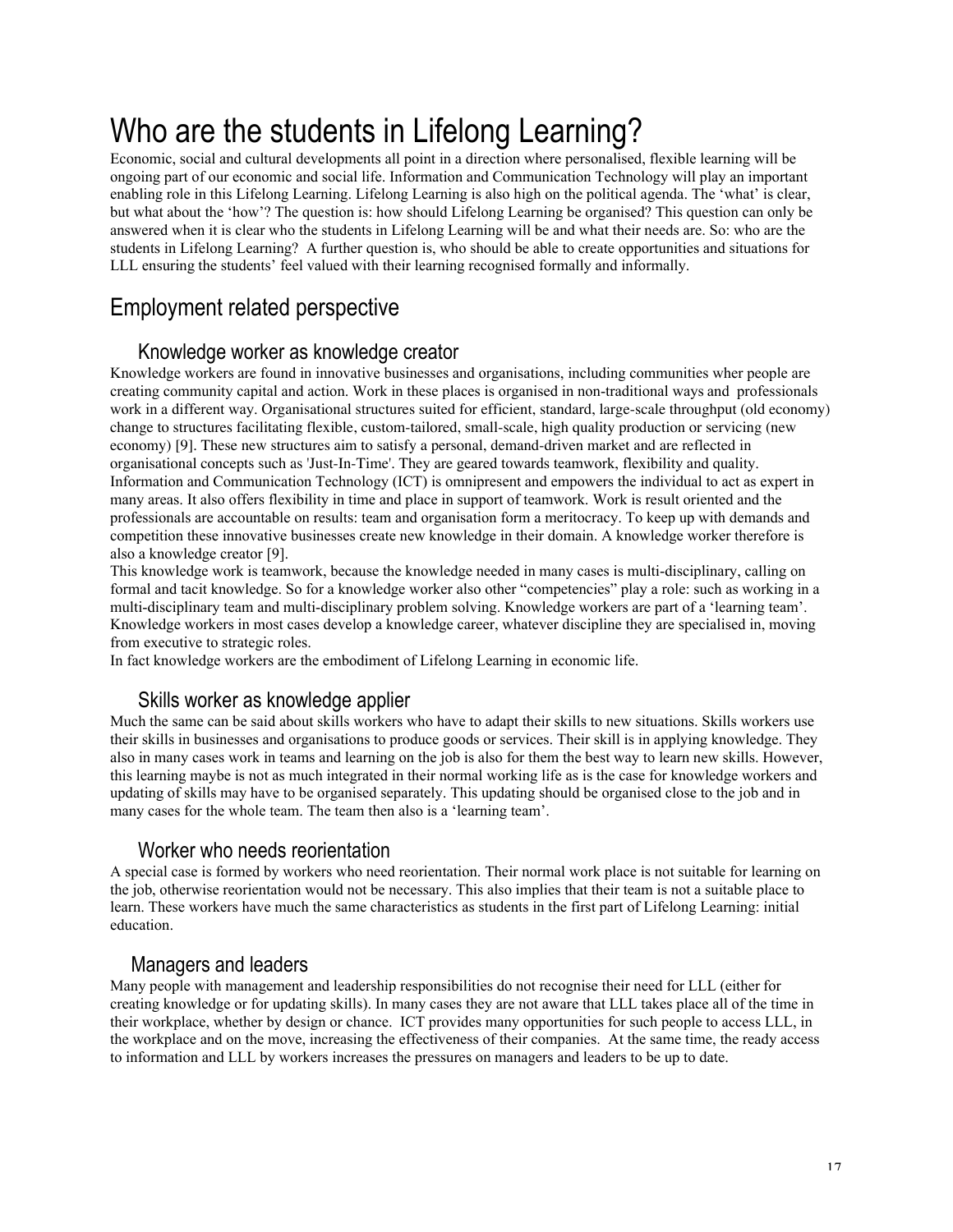## Social and civic perspective

### Local community member

Community members who play a role in a local community, i.e. in their every day social environment. In this role learning takes place in this person's social environment. Learning might for example deal with question as 'how to fight petty crime' or 'how to keep my social environment suitable informed about something'. In this learning the interaction with fellow-members of the community is an important aspect. The person who tries to answer relevant questions, is in this case part of a 'learning community'. The local community can of course be 'virtual'. For example, dispersed peoples are now members of strong on-line communities that mitigate the impact of diaspora., thus allowing communities to learn about and keep in contact with their own culture, family and geography, indeed continuing to shape these communities from afar.

#### Civic community member

Community members who play a role in a civic community. In this role learning takes place in this person's democratic environment. Learning might for example deal with question as 'how bring down petty crime rates' or 'how to influence democratic processes'. In this learning the interaction with fellow-members of the community is an important aspect. The person who tries to answer relevant questions, is in this case part of a 'learning community'. The local community can of course be 'virtual'. For example, dispersed peoples are now members of strong on-line communities that mitigate the impact of diaspora., thus allowing communities to learn about and keep in contact with their own political environment, indeed continuing to shape these communities from afar.

### Hobby or interest community member

Community members who play a role in a hobby community or a community of interest. In this role learning takes place in the context of the community and deals with question as 'how to fight mildew' or 'how to organise our tennis tournament'. In this learning the interaction with fellow-members of the community is an important aspect. The person who tries to answer questions relevant for the community is part of a 'learning community'.

## Personal perspective

### Student in the educational system

Students who follow initial education, learn mostly by studying in their personal life. Sometimes initial education provides the context of a 'learning community' for individual students (for example in primary education), but mostly students study and learn on their own. The classes they are in, cannot be characterised as 'learning communities' and 'team learning' has to be separately organised. Team learning however is important to students as their professional future will in most cases entail team work and team learning. The way in which students engage with their learning community has evolved, it is no longer a single community with a common purpose, the student is likely to be a learner in a number of different communities, some formal and linked to institutions and some informal and linked to team interest.

#### Learners on their own

Persons who prefer to learn on their own. They study from books or computers and are able to 'help themselves': They do not want or need to be part of a team or community learning experience, although they will purchase courses from correspondence colleges, open universities or the local bookshop.

### Age groups

Divers age groups are of relevance.

#### **First age Pre-working**

Young people, from birth until independently economically active; those in school, those in care etc.

#### **Second age Working people – paid and unpaid**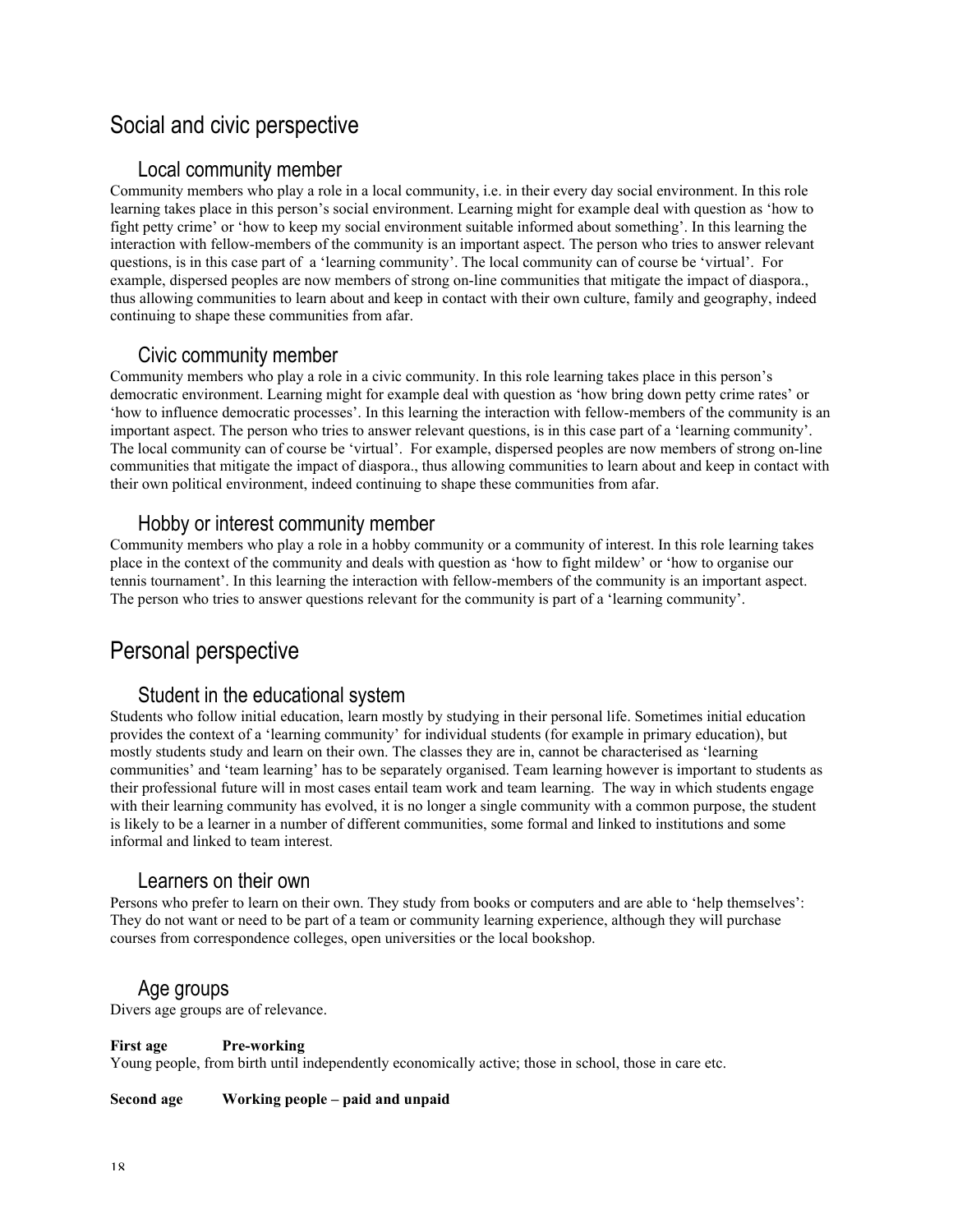Industry and Commerce, Services, Government, Politicians (from parliament to local community and single issue politics).

Educators who have to be helped/supported in moving from one way of working to another, becoming lifelong learners and supporters of Lifelong Learning (Teachers and University lecturers)

#### **Third age Retired people**

New situation, preparation for retirement, new skills and knowledge leading to employment, remaining economically, socially and politically active. Enhanced roles in community – volunteers. Increasing number of retired people and inability to maintain standards of living – pension time bomb, hence economically active.

#### **All ages Hard to reach**

Hard to reach – lacking ambition to learn. Socially excluded – not allowed or able to fulfil their ambitions. Disabled – not easily able to fulfil their ambitions. Untapped mainstream – do not see the need to take part in LLL as their needs are met in their work or lifestyle. It is also likely that people will move in and out of this category as their life changes, for example, if they become unemployed or disabled and detached from their normal teams and access to learning resources and opportunities

## **Conclusion**

From the **employment-related perspective** 'students' in Lifelong Learning are the knowledge workers (knowledge creators) and the skills workers (knowledge appliers). Both groups learn on the job in 'learning teams'. For knowledge workers this is by definition. However for the skills worker this perhaps has to be organised when learning is not an integral part of the work.

From the **social and civic perspective** 'students' are people learning in 'learning communities'. These can be local communities or communities of hobby or interest, including citizenship communities.

From the **personal perspective** 'students' can be 'lone wolf' learners who are able to help themselves. 'Team learning' and 'community learning' are important to them as these are part of their employment-related or social life. 'Lone wolf' learners may be imminently able to make use of ICT to organise themselves as members of selfsustaining learning teams or learning communities.

These learners fall into several age groups. Attention must be given to reaching people in all ages.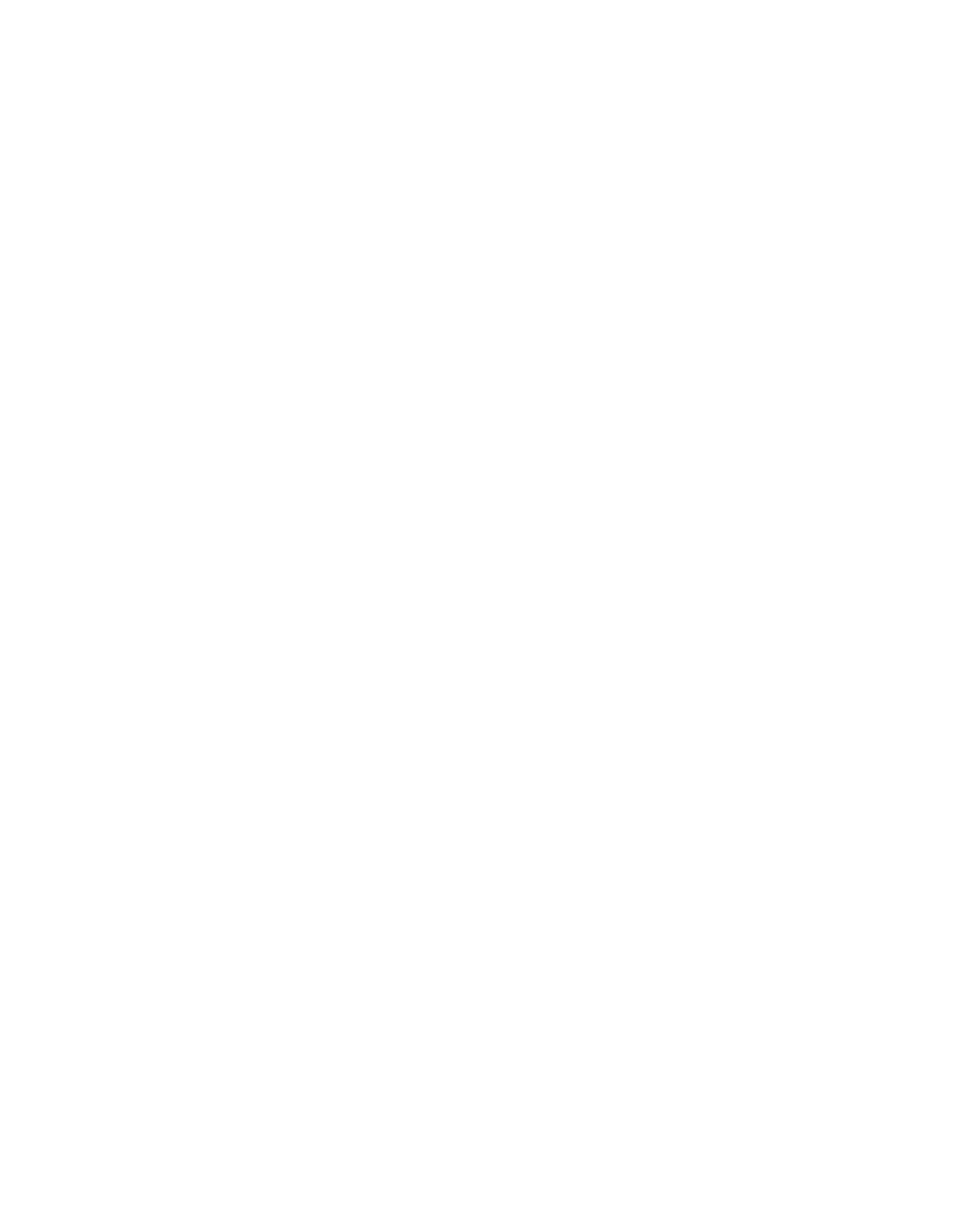# What is different in Lifelong Learning?

Lifelong Learning is demand driven, flexible learning which takes place in the context of economic life (knowledge workers or skills workers), social life (local community member, citizen, member of interest group) or personal life (student, lone wolf learner). It is organised as 'Learning Teams' or 'Learning Communities'. The difference between a 'Learning Team' and a 'Learning Community' is that teams operate in a given organisational and cultural environment, communities mainly organise themselves.

# Characteristics of Lifelong Learning

Many aspects in Lifelong Learning will be different from traditional learning. Let us try to give some characteristics. Characteristic for Lifelong Learning are:

- Lifelong Learning is not necessarily the consequence of teaching, and also not of provision of information by someone who knows something the other does not [10], .
- Lifelong Learning is mostly done outside school; classroom, textbooks and teachers are not by definition ingredients of any environment that is supposed to facilitate learning [10].
- Not textbooks, but opportunistic and rich environments form triggers for Lifelong Learning.
- Lifelong Learning is by empirical observation and enhances personal experience.
- Lifelong Learning occurs 'Just in Time'.
- Lifelong Learning is about interactions and groups (teams or communities): 1:1, many-to-many (virtual).
- Self-motivation is the driving force in Lifelong Learning. This raises the question however of what to do about the socially and educationally excluded: the people who cannot motivate themselves or be motivated.
- Lifelong Learning requires active participation in learning teams and communities, citizenship is Lifelong Learning [2]
- In Lifelong Learning forms of progression and personal achievement are different. It is not what students can reproduce that counts, nor the solution of artificial exercises. What counts is what you are able to achieve in real-life situations, be it in real economic life, real social life and real personal life measured by common, real-life standards.
- Lifelong Learners will maintain a portfolio of achievements.
- Lifelong Learning is Open Window learning, the learning environment is global.
- Lifelong Learning may be Mobile Learning, Home Based learning, Work Based learning, Community learning, but it is essentially a social activity involving interaction with others. ICT will support these interactions from anyplace at anytime.
- Lifelong Learning education is learner centred: demand driven and aiming for personal achievements.
- Lifelong Learning allows informal and organic learning. It satisfies multiple learning needs/styles/groups of individuals.
- Lifelong Learning is from cradle to grave. The age profile of learners will change, for example retired people will take part.

## Frictions with current organisation of education

There are economic and social challenges which demand a new approach to education and training, within the framework of Lifelong Learning (LLL). For example in Europe these challenges originate in large scale economic and social change, rapid transition to a knowledge-based society and demographic pressures resulting from an ageing population. These challenges cannot be met by the traditional face-to-face education. As stated by Visser [10], page 2: Particularly traditional education is not capable of accommodating ever increasing numbers of learners and learning needs at an affordable cost. Large scale introduction of Information and Communication Technology (ICT) to automate traditional education (the textbook, the classroom and the teacher) will not bring the solution. Visser continues with stating [10], page 4: Universities, and other learning institutions, are in need of redefining themselves in much more fundamental ways that by simply continuing their old practices by modern means. The production of knowledge has become a highly networked and increasingly fluid phenomenon. Universities play a role in it, but are no longer the exclusive or even major players. They are in need of continually repositioning themselves. Gibbons refers to the value-added inherent in the "creativity to configure knowledge and resources over and over again". These networks of knowledge production are likely to comprise more than just the academic community. " [10]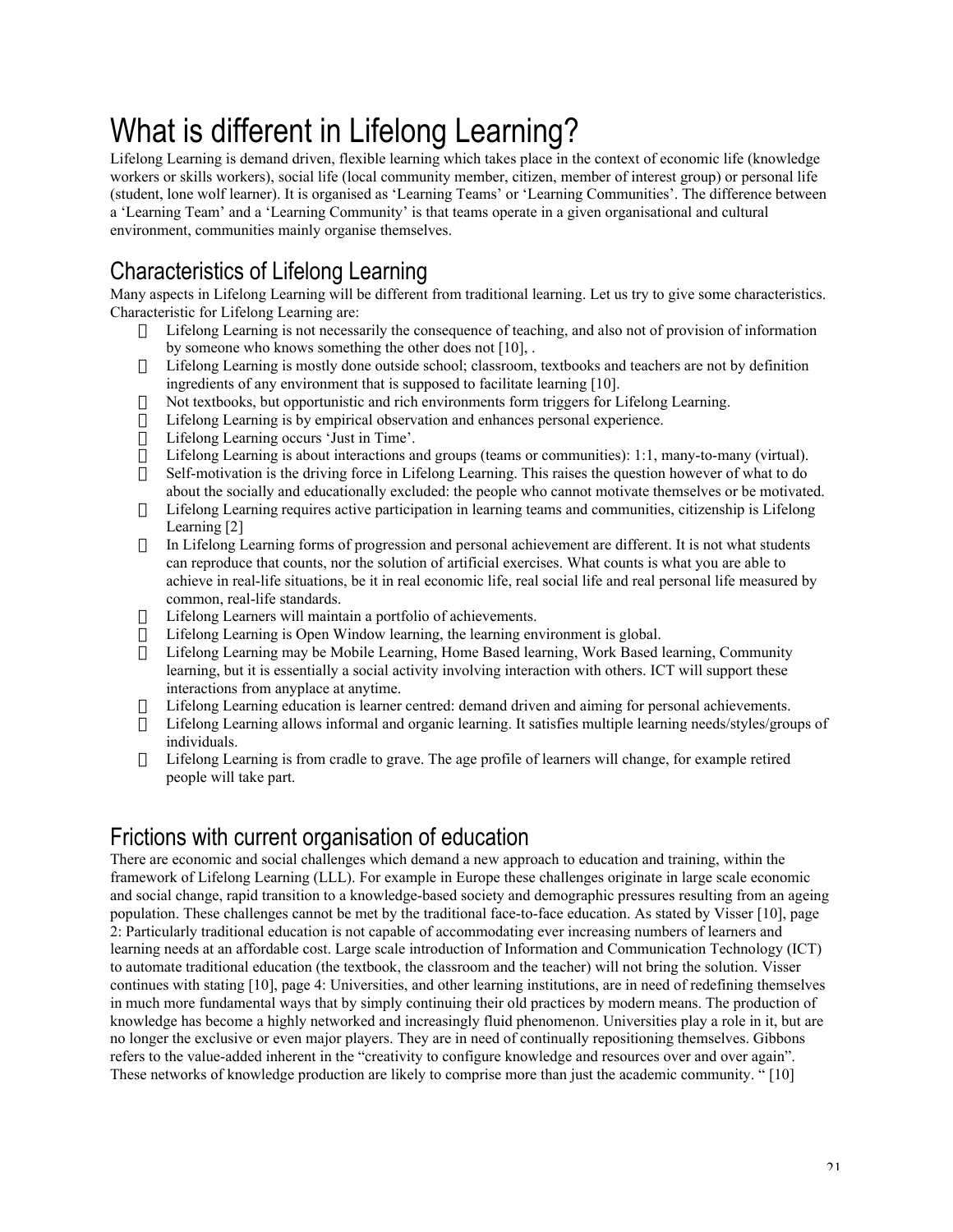Lifelong Learning (LLL) is not about lifelong going to an educational institution. It implies a transformation of the organisation of education from teaching to learning. It also implies an inclusive approach with respect to economic life (business, services and industry) and social life (society). In the so-called 'Golden Triangle' of learning Economic Life, Student and Educational Institution meet, just as Social Life, Student and Learning Community meet. Lifelong Learning implies profound educational change.

Lifelong Learning (LLL) of an individual is an individual social process. It is not the content of the process we should focus on, but the structure of the process, called scenario by Bent Andresen [11]. However, we need a learner focussed approach (scenario's for self-directing learning activities), not a teacher focussed approach (scenario's focussed on self-directing teacher activities). LLL changes the role of the learner from consumer of institutional products to the creator of new learning in the setting of business, oganisation or community, which may or may not be facilitated by a formal institution.

## Role of institutions

The new learning in Lifelong Learning is about the organisation of learning. As society changes, so will the organisations of learning as the focus on the learners and their needs increases. Existing organisations will change, and new public and private organisations will emerge, especially to meet the needs of new target groups. Also locations of learning institutions will change as people are learners within a global education marketplace. Institutions themselves will have to learn about the pedagogy of learning, and about how to match the complexity of learning ambitions to educational organisations. The main question is: how do we organise learning? 'Teachers' will organise the process and learners will do the learning. Accreditation and validation will be of learning achievements within learning ambitions.

Students find the current organisation of education a barrier hindering the fulfilment of their learning needs. Current systems were built to meet needs associated with a different set of goals. Existing institutions are organised for the efficient delivery of and access to content, specifying the learning pathways of individuals in advance and not to meet the preferred learning styles and ambition of the learners.

Students are not full-time, they work or have other demands on their time and attention to which schools, colleges and universities are competitors. With changing ambitions, learners will no longer pay for 'chunks' of content and results, often deconstructed whole courses and with requirements to attend linear courses. In stead learners will only pay for learning outcomes (own achievements) that fulfil their ambitions.

Important issues for the new educational institutions are: technology access of learners and how to reach excluded groups and hard to reach groups and individuals. But also the question: with virtual learning organisations springing up, community lead and bottom-up created, short-term, informal, and non-institutional, where lies the added value in the role of an educational institution?

## Conclusion

Lifelong Learning is demand driven, flexible learning which takes place in an **employment-related perspective** (knowledge workers or skills workers), in a **social or civic perspective** life (local community member, citizen, member of interest group) or a **personal perspective** ('lone wolf' learner). It is organised in 'Learning Teams' or 'Learning Communities'. The difference between a 'Learning Team' and a 'Learning Community' is that teams operate in a given organisational, social and cultural environment, and that communities mainly organise themselves.

Educational institutions will have to change. Important issues in this change are: technology access of learners, how to reach excluded and hard to reach groups and individuals. But also the issue of added value: With virtual learning organisations springing up - community lead and bottom-up created, short-term, informal, and non-institutional where lies the added value of an educational institution?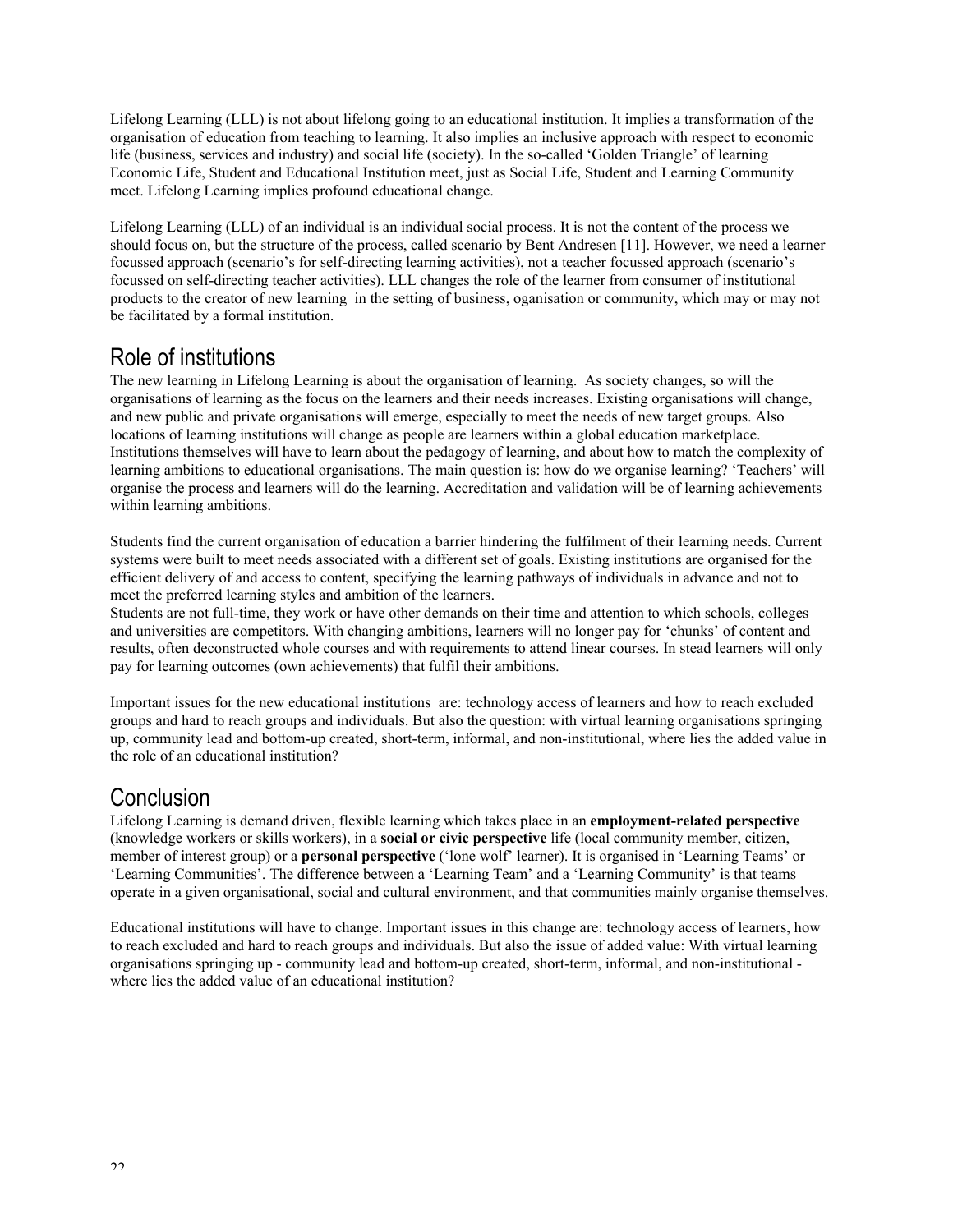# Role of Information and Communication Technology (ICT)

In Lifelong Learning the role of ICT is one of empowerment, creativity and support. Just as in economic life, application of ICT in education goes through phases [9]. There are three stages of development in application of ICT, each characterised by technological innovation:

- 1. a stage of automation, in which processes are automated,
- 2. a stage of informatisation, in which ICT is used as a (personal) tool to empower and support the professional in processes of work,
- 3. a stage of communicatisation, in which the computer is used as a (personal) agent in a communication network.

At the moment education is moving from stage 1 (automating the teaching process, i.e. the teacher in the computer) to stage 2 (empowering and supporting students).

The current technology on our desktop, in our homes and in our community provides a powerful toolbox for support of Lifelong Learning. What is needed is effective organisation of its use, not more technology. We do not need elaborate electronic learning environments to be effective in LLL. Important applications deal with communication (finding and interacting with resources, organisations and people), knowledge management (organising, storing, creating and sharing of knowledge) building together personal (learning) environments for learning support.

These applications can be used at work, in the home or at any other location providing access, including mobile devices. Use of the applications is individually and in groups. And anywhere, anytime, to meet an ongoing needs, as well as specific short-term transaction based requirements.

# Lifelong Learning is an Information and Communication Technology issue

Lifelong learning provides new opportunities for active participation in society, empowering citizens to increase their influence over social, cultural and economic factors, locally and further a field, as ICT permits remote participation. Economic, social and cultural developments all point in a direction where personalised, flexible learning will be part of our economic, democratic, cultural and social life. Just as at the work place where its use is integrated, Information and Communication Technology will play an important enabling role. And ICT is able to play this role because also its integration in our social and cultural life is just a matter of time. It can furthermore be noted that: "ICT is a major component in merging personal, private, leisure and work time".

## **Conclusion**

In Lifelong Learning the role of ICT is one of empowerment, enhancement of creativity and support. The current technology on our desktop, in our homes and in our community provides a powerful toolbox for support of Lifelong Learning. What is needed is effective organisation of its use, not more technology. No elaborate electronic learning environments are needed to be effective in Lifelong Learning. Important applications deal with:

Personal communication (finding and interacting with resources, organisations and people),

Organisation of activities (planning, scheduling, monitoring),

Information management (organising, storing, creating and sharing of information),

Organisation of learning team and learning community work (group work).

These applications can be used at work, in the home or at any other location providing access, including mobile devices. Use of the applications is individually and in groups. And anywhere, anytime, to meet ongoing needs.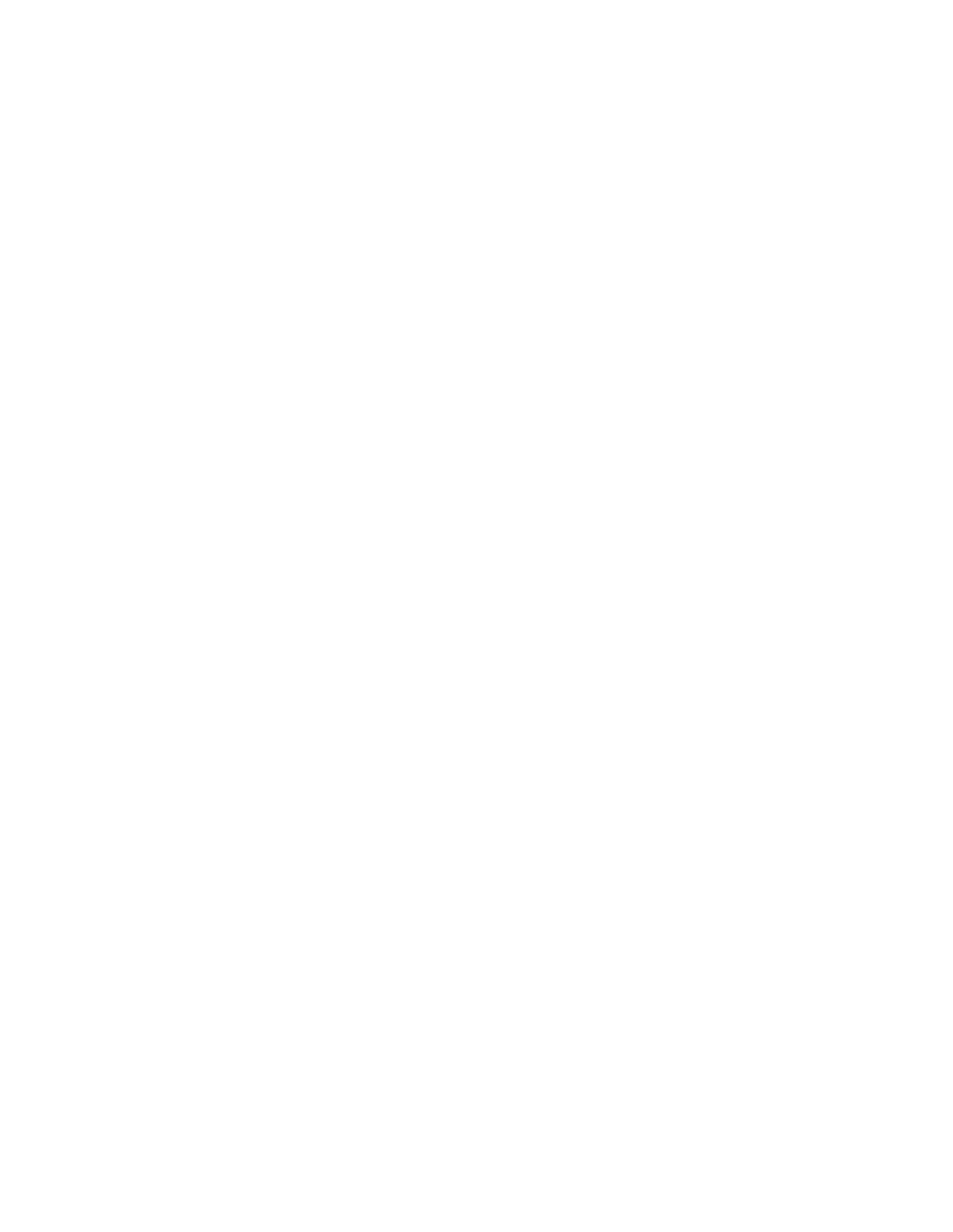# Virtual Learning Organisations and Communities

It may be concluded that Lifelong Learning is demand driven, flexible learning which takes place in different perspectives:

**employment-related perspective** (knowledge workers or skills workers),

**social or civic perspective** life (local community member, citizen, member of interest group) **personal perspective** ('lone wolf' learner).

Lifelong Learning may be organised in 'Learning Teams' or 'Learning Communities'. The difference between a 'Learning Team' and a 'Learning Community' is that teams operate in a given organisational, social and cultural environment, and that communities mainly organise themselves.

# Working = Learning

In Lifelong Learning on the one hand working & learning come together.

Virtual learning organisations may offer the organisational environments for this combined learning, providing an extension of the work environment. There are several typologies of virtual organisations available. In 'Organisations going virtual' [13] the following typology, developed by Campbell in 1997, is presented:

- a) Internal virtual organisation;
- b) Virtual organisation;
- c) Dynamic virtual organisation;
- d) Web enterprise or agile organisation.

This last type of ICT-supported organisation (d) is a temporary network of experts working in a specific field or on a specific topic. "..a spatially dispersed and temporarily flexible cultural community, the reproduction of which is dependent upon learning and innovation of its constituents" [14]. Knowledge management and the sharing of information among partners are essential elements for an agile organisation [13, page 204]. Applications of ICT in virtual organisations are: local and wide area networks, electronic data interchange, the internet, intranets, workflow management systems, knowledge-based technology, and other applications of artificial intelligence, such as intelligent agents [14].

A first proposal for the design of a Virtual Learning Organisation may, for example, be found in [5].

## Living = Learning

On the other hand living & learning come together in Lifelong Learning.

Here Virtual Learning Communities (or Virtual Communities of Practice) may offer the organisational environments for this combined learning, providing an extension of the living environment.

For example, McDermot [15], [16] and Wenger [17] provide guidelines for the creation of Virtual Learning Communities.

Von Krogh, Ichijo and Noanaka offer guidelines for Enabling Knowledge Creation [18].

# **Conclusion**

Virtual Learning Organisations (for Working = Learning) and Virtual Learning Communities (for Living = Learning) may provide the organisational setting for Lifelong Learning. In these organisations and communities ICT is a necessary and integrated facilitator.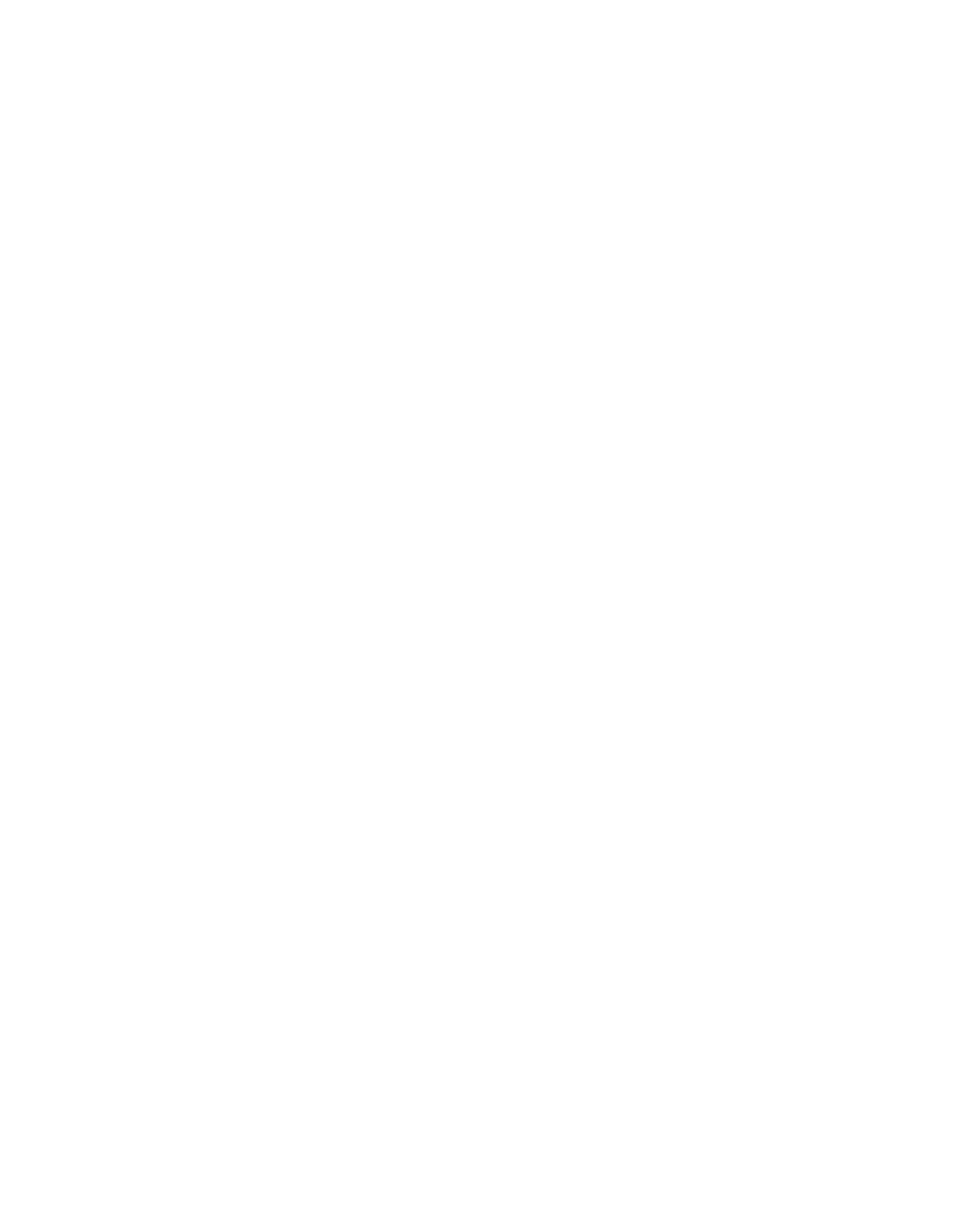# Research agenda

## Research focus

What is different when comparing Lifelong Learning with traditional education? The difference is very fundamental: Lifelong Learning mostly is about learning and traditional education mostly is about teaching. Lifelong Learning is a setting, in the words of Peter Senge (The Fifth Discipline), "where people continually expand their capacity to create results they truly desire, where new and expansive patterns of thinking are nurtured, where collective aspiration is set free, and where people are continually learning to learn together" [2], Page 202. The foregoing implies that for Lifelong Learning the central question is: how to organise that people can learn effectively, whereas the central question in traditional education is: how to teach so that people will learn what is taught.

# How to organise that people can lifelong learn effectively?

The central question of Lifelong Learning is a difficult one. We are thinking in terms of an educational system with the focus on teaching. It is therefore difficult to think about and envisage an educational system which organises effective learning. Also we are thinking in terms of an educational system where ICT has not yet penetrated very far into the teaching. Problems associated with bringing computers into every day education therefore are not very well understood although lessons could be learned from others, outside education, in this respect. And one thing is clear: ICT will be integral part of Lifelong Learning.

It may be concluded that Lifelong Learning is demand driven, flexible learning which takes place in different perspectives:

**employment-related perspective** (knowledge workers or skills workers),

**social or civic perspective** life (local community member, citizen, member of interest group) **personal perspective** ('lone wolf' learner).

Lifelong Learning may be organised in 'Learning Teams' or 'Learning Communities'. The difference between a 'Learning Team' and a 'Learning Community' is that teams operate in a given organisational, social and cultural environment, and that communities mainly organise themselves.

Virtual Learning Organisations (organising Learning Teams for Working = Learning) and Virtual Learning Communities (organising Learning Communities for Living = Learning) may provide the organisational setting for Lifelong Learning. In these organisations and communities ICT is a necessary and integrated facilitator.

## Research questions

From the analysis in this position paper follow three main research questions to be addressed by the IFIP Lifelong Learning Community.

## Research question A

How to design, develop and implement **Virtual Learning Organisations**

```
to facilitate
```

```
Working = Learning
```
which is 'Just in Time', has a 'Just Fit' and provides flexibility in time and place?

Support of Information and Communication Technology (ICT) is essential and will be integrated into these organisations (virtuality).

Research question B How to design, develop and implement **Virtual Learning Communities** to facilitate **Living = Learning**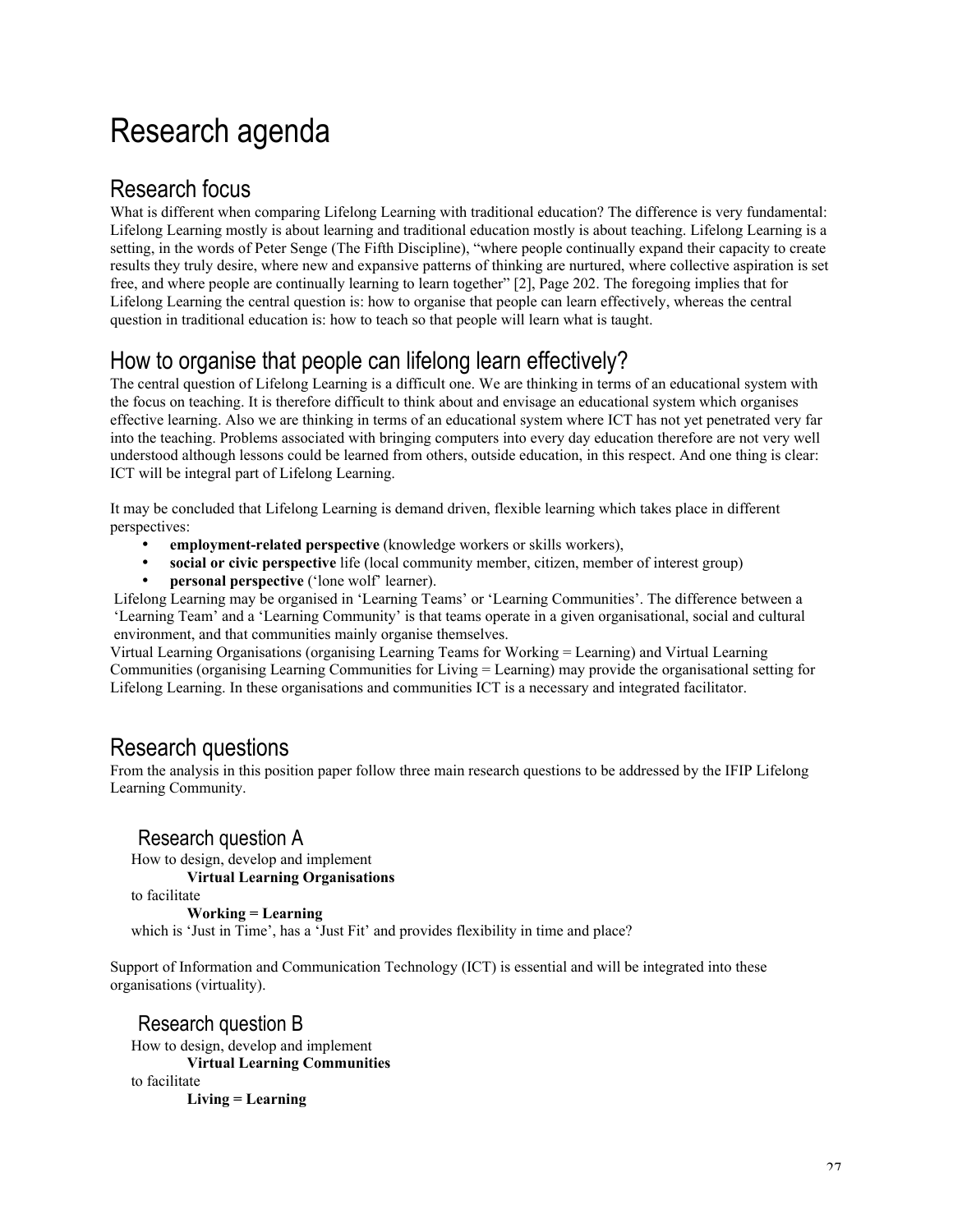which is 'Just in Time', has a 'Just Fit' and provides flexibility in time and place?

Support of Information and Communication Technology (ICT) is essential and will be integrated into these communities (virtuality).

### Research question C

On the background of these two main research questions there is a third main research question:

How to enable learning or, in other words, how to enable knowledge creation [18] in these ICT-supported Virtual (Learning) Organisations and Communities?

## Design, development and implementation

Design, development and implementation of Lifelong Learning Organisations for working has to be done in a learning process in which both employers and educational practitioners (students, teachers and developers) work together on action oriented research and innovation. This will be a complex learning process which merits the attention of a (virtual) learning community.

Design, development and development of Lifelong Learning Communities for living has to be done in a learning process in which both society stakeholders and educational practitioners (students, teachers and developers) work together on action oriented research and innovation. This will be a complex learning process which merits the attention of a (virtual) learning community.

## Design for sustainable development and implementation

Special emphasis should be given to sustainable development: how to design learning environments that will continue to function in an effective and sustainable way after initial creation within the boundary conditions set by higher education itself. Design should take this into account.

## Countries without a knowledge intensive economy

Special attention should be given to the relevance of design, development and implementation of Lifelong Learning in countries which do not (yet) have a knowledge intensive economy. Not only economic factors, but particularly social, cultural, civic and political factors will have to be taken into account, just as availability of ICT-resources.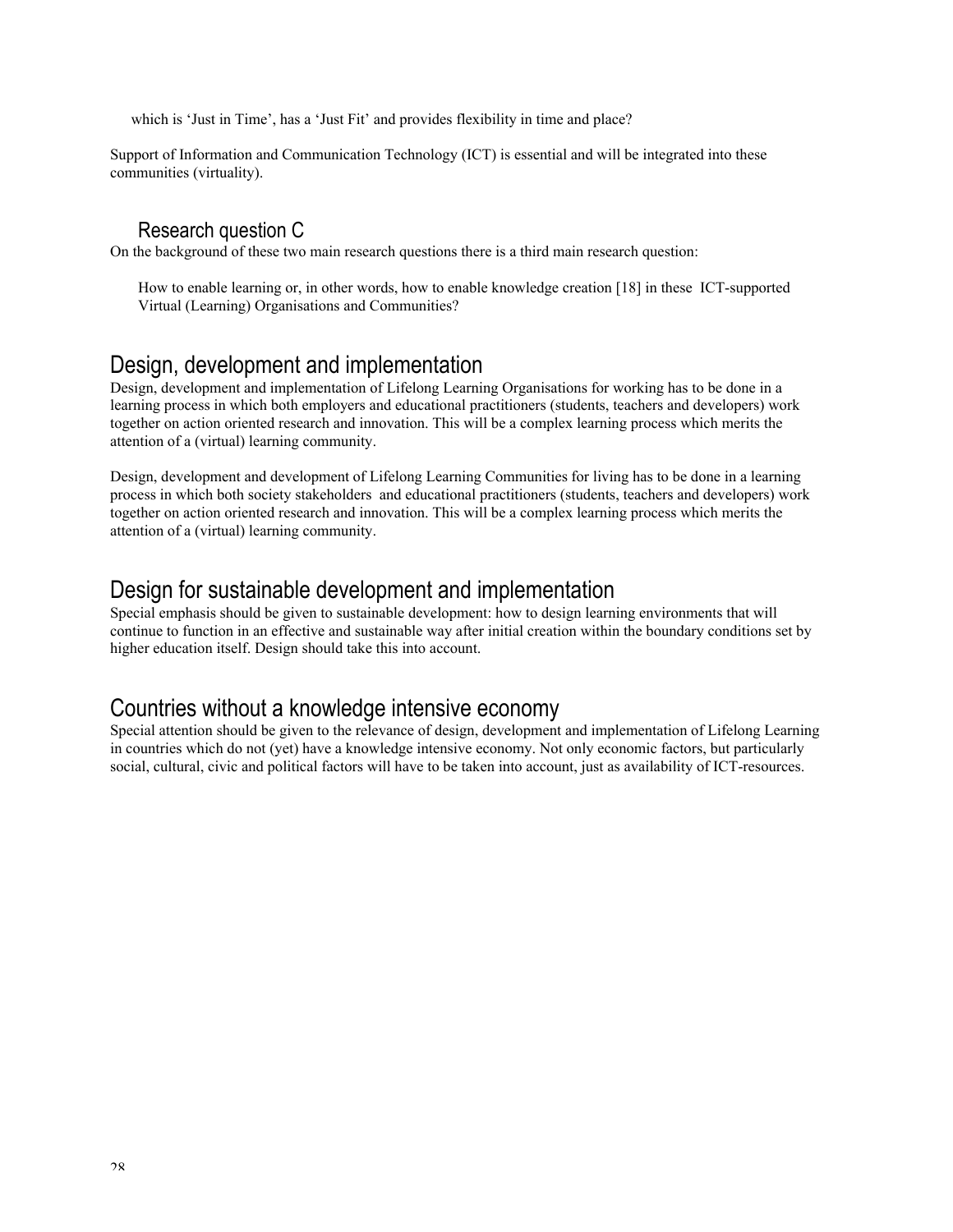# The role of the International Federation for Information Processing (IFIP)

## IFIP Technical Committee 3 on Education

Technical Committee 3 of the International Federation for Information Processing (IFIP) aims to establish a (virtual) learning community for Lifelong Learning. A first activity of this learning community will be a working meeting in the form of a Lifelong Learning track in the IFIP e-Train conference in 2003. Next to other invited papers this Lifelong Learning position document is input to this working conference and will be reviewed at the conference.

# Lifelong Learning in the Digital Age

Working track in the IFIP conference eTrain: 'E-Training practices for professional organisations'

Please note: Lifelong Learning in the digital age is a separate track in this conference; papers for this track will be invited by Mr. Brian Samways, Chair of the Lifelong Learning Taskforce of IFIP Technical Committee 3. For submission details please see the website for the Lifelong Learning track; the webaddress is listed below.

Venue: Pori, Finland Dates: 7 – 11 July, 2003 More information: eTrain: http://www.pori.tut.fi/etrain Lifelong Learning track: http://web.plu.ntnu.no/ansatte/janwib/ifip/lll-conference/

# Working track on Lifelong Learning

Within IFIP Technical Committee 3 (Education) there is a tradition of working conferences. Through their special organisational features these events allow in-depth treatment of the conference themes, in-depth discussions, but also informal exchange of ideas and experiences. The working conferences are designed in such a way as to encourage establishment of new professional and personal relationships. The working conferences are a stimulating experience because of the intensive work done by experts in the field coming from all over the world. Results of the working conferences are shared with the international scientific community through the proceedings which are usually published by Kluwer Academic Publishers. Results are also disseminated through the IFIP network. The working track 'Lifelong Learning in the Digital Age' will have the characteristics of a working conference.

After the results of this first activity of the learning community on Lifelong Learning IFIP TC3 will decide whether it is feasible to formalise the learning community into an IFIP TC3 Working Group.

## Input to the working track

This position paper has been prepared by the IFIP Technical Committee 3 Taskforce on Lifelong Learning. Authors who want to participate in the 2003 Working Track on Lifelong Learning are invited to prepare a response to this position paper in the form of an abstract. The Programme Committee will review these abstracts and select authors with the aim to create a rich and high quality conference programme. Both author responses which agree or disagree with the position paper, are invited. Selected authors will be invited to prepare a 3000 word paper on the basis of their submitted abstract which will be published in the proceedings, presumably by Kluwer Academic Publishers.

#### **Are you interested?**

If you are interested in this Lifelong Learning conference track, you may contact the Chair of the IFIP TC3 Taskforce on Lifelong Learning, Brian Samways, Fax +44 121 303 8002, e-mail: Brian\_Samways@birmingham.gov.uk. Please first check the information on participation and submission of conference papers on the Lifelong Learning Track website (http://web.plu.ntnu.no/ansatte/janwib/ifip/lllconference/).